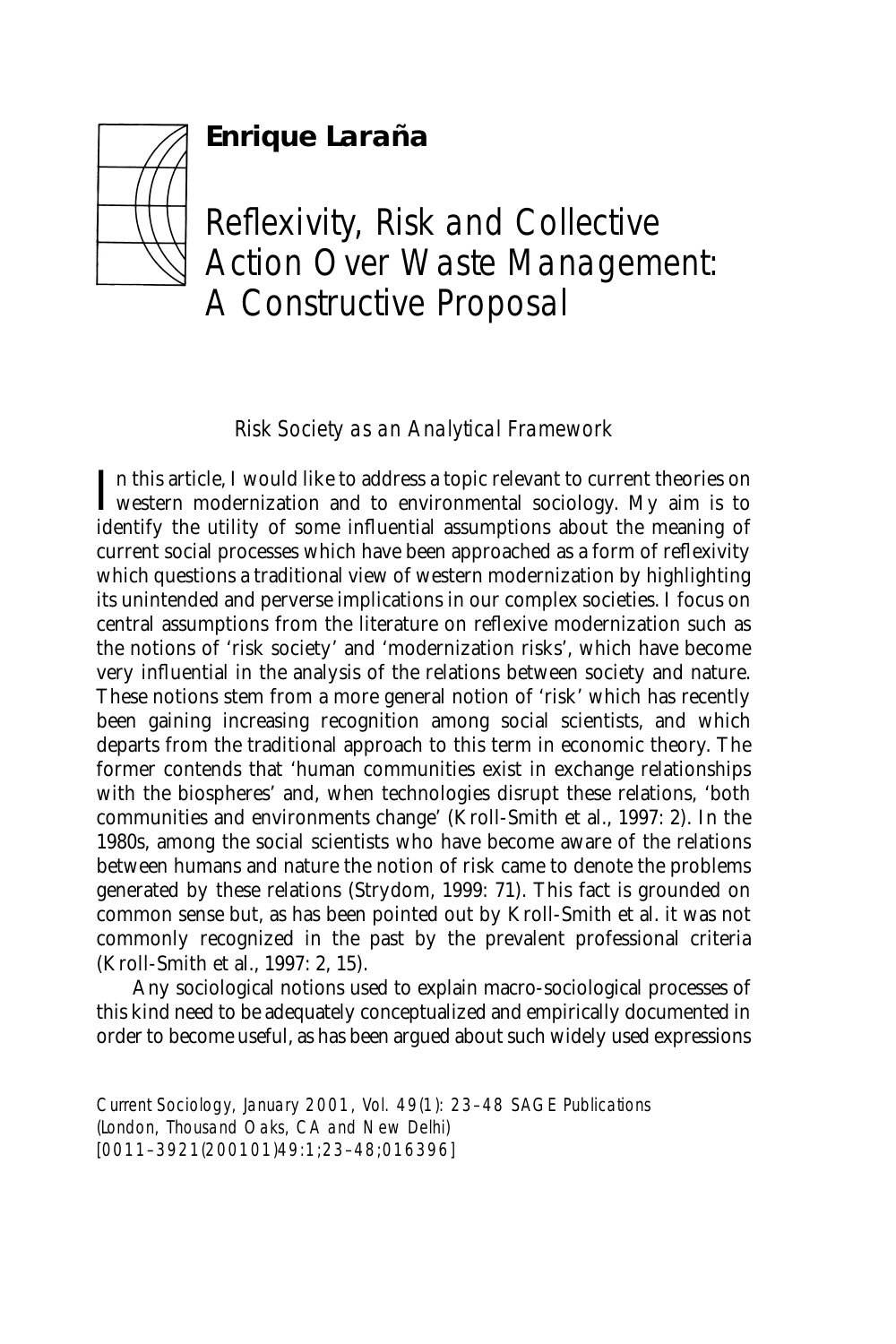as 'social movement' and 'current environmental change' (Melucci, 1989; Laraña, 1999; Prades, 1998). With this in mind, the notions of the risk society and modernization risks are examined here in the light of information gathered in a research study on recent controversies and mobilization surrounding environmental policies in Spain and the UK, which I coordinated over a period of three years with the support of the Research Directorate of the European Commissioni. The motivation behind this research was the divergence between the evaluation of the effects of domestic waste incinerators by different social groups: namely, environmental organizations, relevant companies in the waste industry and public administrators dealing with waste policies. The goal was to investigate how and why the different discourses on these effects which arose and were employed by two opposing sectors became successful in shaping public perceptions on waste incinerators and had an impact on the development of waste policies.

A theoretical ground for investigating this was an assumption about the nature of social movements which views them as agencies of collective signification and as a powerful means to frame issues in public opinion and, by so doing, exert a considerable influence on the formation and implementation of environmental policies. Therefore, a primary focus for our research was upon the definitional power of environmental movements, the relationship between the environmental controversies they promote and the way in which some issues become collectively defined by mass publics. The assumption about the reflexivity of social movements, which informs constructionist approaches to them, was confirmed and expanded by our findings (Snow and Benford, 1988, 1992; Hunt et al., 1994; Melucci, 1989, 1996; Laraña, 1999).

The contending discourses concerning waste incineration framed this technology in very different terms. It was framed by environmental organizations as a serious threat to the lives of the population, due to the high carcinogenic potential they attribute to waste incineration. On the other hand, the waste industry and public administrators promoted an altogether different definition, presenting the technology as innocuous. Beck's approach to the risk society (Beck, 1992, 1993, 1995; Beck et al., 1997) was initially viewed as relevant to the analysis of this controversy, which had initiated a series of important environmental conflicts in Spain during the last decade. However, the analytic goals of Beck's model are more ambitious, since it attempts to explain the nature of the social and ecological transformation which has taken place over the last century in western societies and he suggests a new typology of social change based on modernization risks. This seems to be a reason why of all the literature produced by European sociologists who have theorized on the modernization processes of western societies and its unintended effects (Giddens 1990, 1994; Lash et al., 1996; Lash and Urry, 1994) Beck's work on this subject is the most popular. In this article, I argue that this ambitious goal interferes with the object of analysis and gives rise to a problem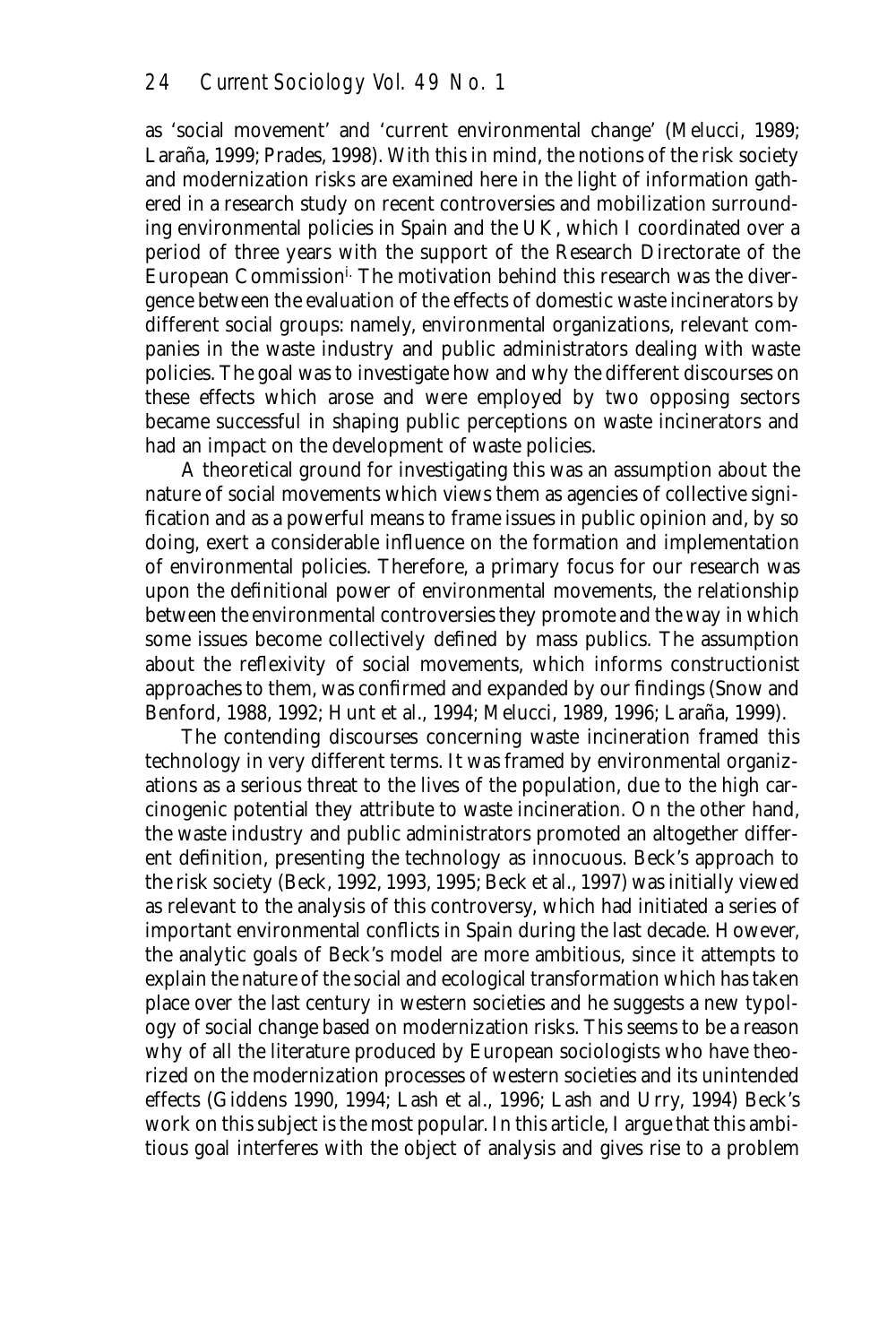for the interpretation of the social dynamics which are supposed to play a central role in the emergence of a risk society. This brings us to a common sociological problem: the sociologist's traditional mission to forecast social transformations leads to a neglect of the processes leading to them, in spite of the fact that these are the causal factors of these changes and the means by which they can be explained. This is also a form of reflexivity in sociology, in the sense indicated before (as reflection) on which I focus now.

The unintended effects of techno-scientific development have been approached by Beck as a form of reflexivity that can be observed in the proliferation of threats for living beings, which are conceptualized as modernization risks (Beck, 1992).1 This notion has been useful for our analysis of the environmental contention on waste policies, in particular Beck`s emphasis on the cognitive and epistemological aspects of the processes of risk perception and the central role of a theoretical element referring to their social causes. Beck's analysis of the relationship between modernization risks, the cognitive processes taking place both in the fields of collective action and scientific explanations of their effects is the most interesting part of his work and explains its influence today. The utility of this analysis stems from the fact that it leads the analyst to the proper object of observation in order to understand contention over environmental issues, which constitutes a central issue in complex societies. The aforementioned relations are approached by the risk society theory by emphasizing the role of experts in shaping the collective definitions of these problems and the ways in which social groups challenge their scientific authority. Beck attributes this to the nature of technological risks, which are completely different from the old dangers and catastrophes: (1) they are the outcome of industrial society and of decisions taken in the techno-economic sector; (2) they cannot be defined within space and time categories since they have a global nature and nothing and nobody is safe from the threat they constitute; (3) they break with the rules of attribution and responsibility and render ineffective the existing systems of insurance; (4) many of them are invisible, they cannot be captured by our senses and for this reason it is necessary to resort to science, which at the same time is what has caused them (Beck, 1992, 1993, 1995). This is the reason why they depend on the knowledge and mediation of experts in order to become real (Beck, 1992: 27). However, he claims that the usual scientific means used and experts employed in the evaluation of these risks have the effect of legitimating them by reducing the evaluation to terms of apparent objectivity, in which the natural sciences have a monopoly. This does not only enable us to look into their social, cultural and political dimensions, but also keep them hidden. Nevertheless, the new risks experts emerging in other fields (mainly the social sciences) counteract this effect and play a central role in the emergence of a new *risk consciousness* among the population. This is the basis for his claim that the natural sciences lose their traditional monopoly over the definition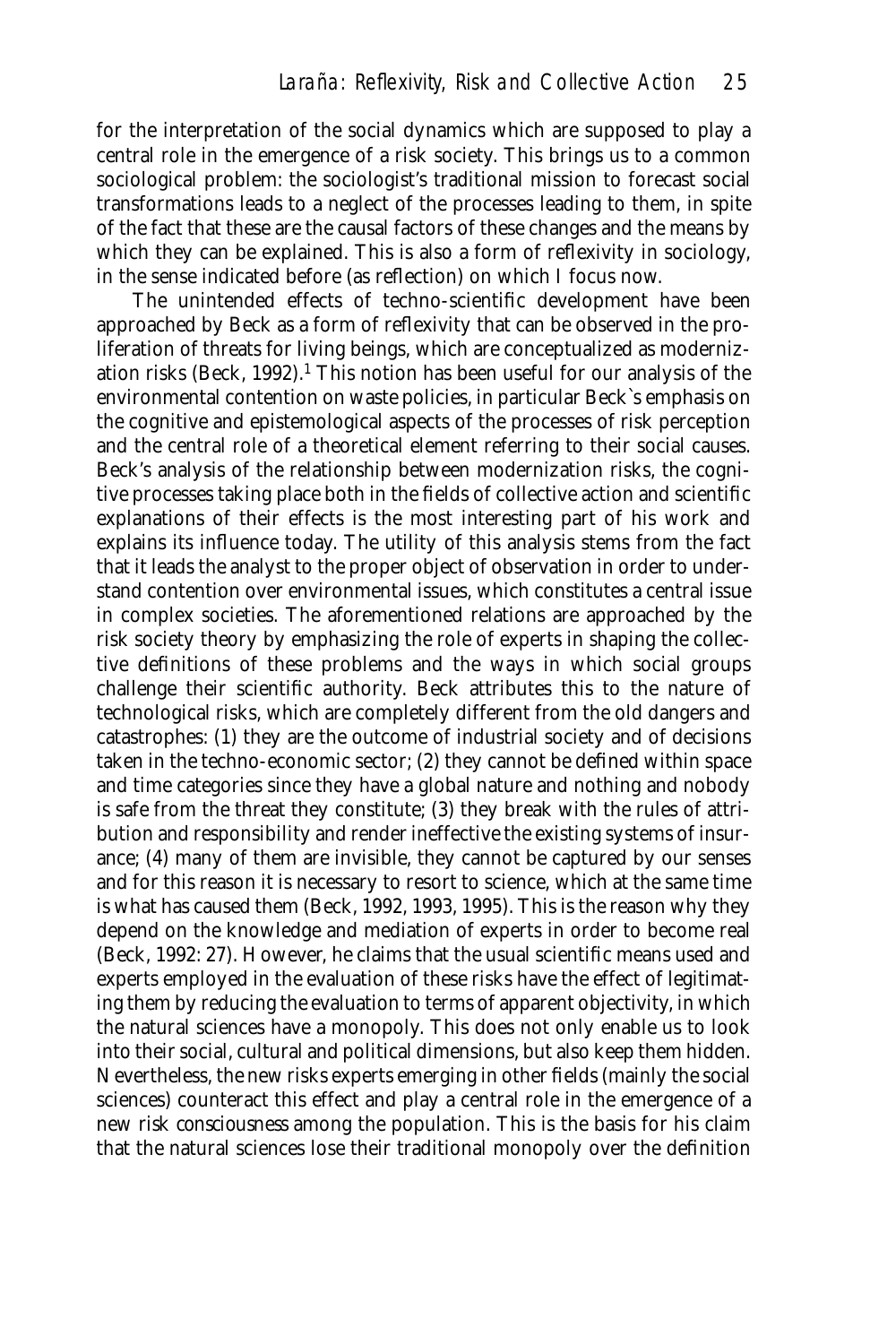of risks (Beck, 1992; 1993: 209), an idea that is expanded by Giddens's emphasis on the crisis of the authority of the traditional experts (Giddens, 1994).

As I try to show later in the article, these features of modernization risks are consistent with the empirical information we gathered in the aforementioned cases of contention over waste policies. One of the reasons for the interest in Beck's argument is his emphasis on the *socially constructed nature* of the new risks and the situated aspects of scientific evaluation procedures. Instead of playing them down, he highlights the complexity of these procedures, and the role that political and economic interests play in such evaluations and the role of the social context in which risk issues are perceived. This is why these risk evaluations cannot be reduced to mere judgements of fact but require the introduction of a theoretical and normative element, without which they cannot be evaluated: the analysis of their causes has to situate risks within the social context in which they are produced, the industrial system (Beck, 1992: 27).

Beck's description of modernization risks draws from Weber's classic work on the value neutrality of science, which he recognizes and expands on; it is also consistent with influential theories on the social transformation of western societies, which constitute the theoretical context for the risk society model. In the latter, increasing complexity is viewed as the central characteristic of the scientific problems in a post-industrial order, due to the number of variables which scientists and decision-makers have to face and integrate in order to solve these problems or to reach rational decisions (Bell, 1976). The number of these variables has grown radically in comparison with the problems characteristic of the early industrial society. For Beck (1992), these risks are the observable aspects of the reflexive modernization stage in which advanced industrial societies are entering, which is characterized by different problems especially in the relations between society and nature.2

This argument, which reflects on the value neutrality of science, is consistent with the features of the contention over waste management we studied and this provides a criterion to analyse the role played by decision-makers and politicians. The contrasts between management styles we found among them in our cases in Spain are related to different views of the role of science, the nature of the problems faced by policy-makers and the role of environmental groups who challenge traditional expert systems. A decision-maker's frame of reference which is consistent with the increasing complexity of current social problems implies recognizing that these factors are part of them, and thus have to be dealt with on the same sociological grounds on which these problems are grounded. My argument is that these different frames on this subject played a central role in the different degree of contention over waste incineration in the Spanish cases. A complex view of these problems is intimately related to the notion that there is a theoretical and normative element without which risks cannot be evaluated, as claimed by Beck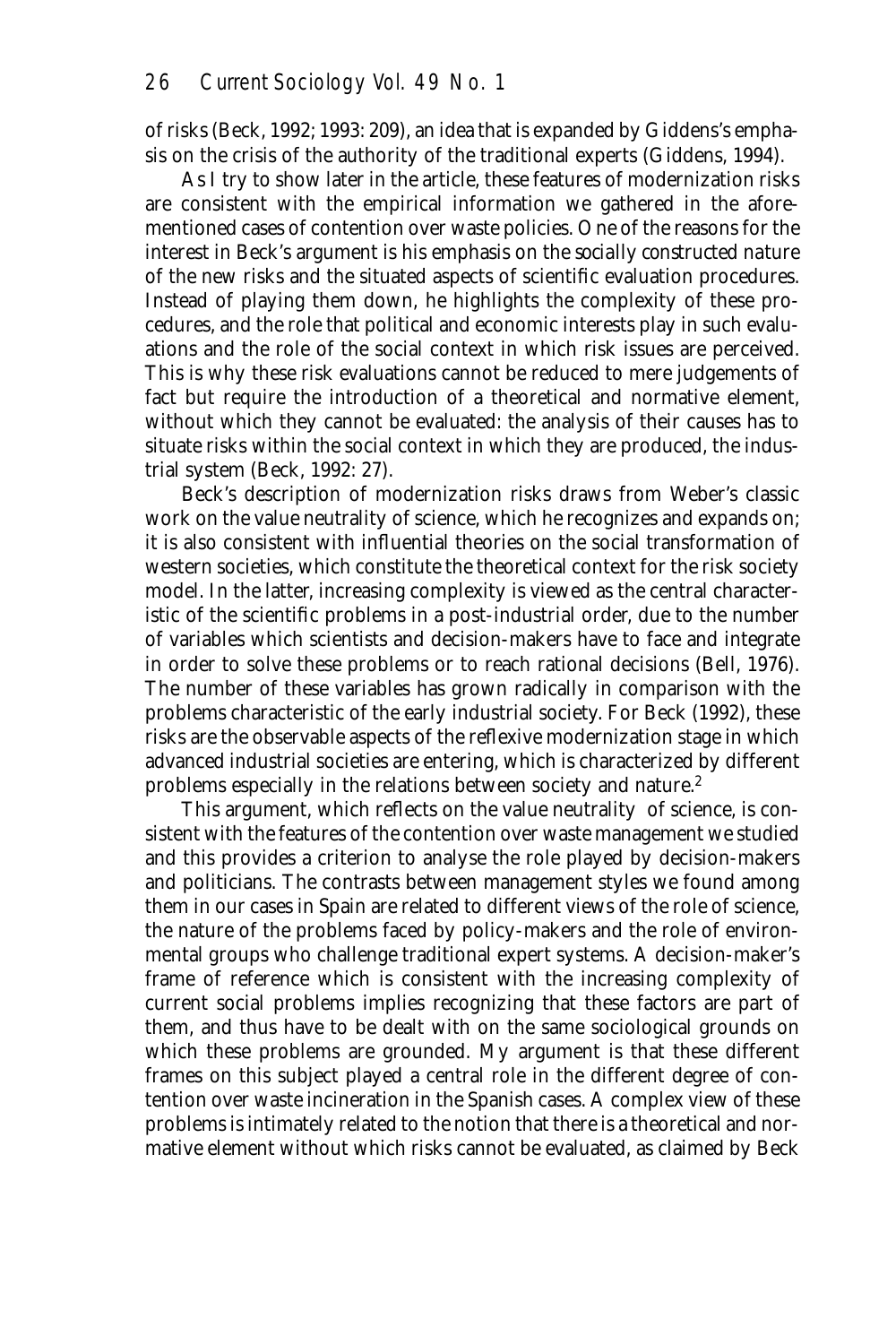(1992). This has also been a central factor for the emergence of an environmental movement which challenged the established procedures for evaluating incinerating technologies and the expert knowledge being used to measure their emissions.

Beck claims that to determine the effects of modernization risks we must go beyond the principles of specialization that structure scientific work, and arrive at forms of knowledge which can transcend the dichotomies that have structured the development of scientific thought (Beck, 1992). This claim is formulated in a provocative discourse which seems aimed at dramatizing their importance and mobilizing the opposition to certain environmental policies among the publics. This is also congruent with a central goal of Beck's work, which also goes beyond the traditional temptation of sociologists to act as prophets who forecast social changes, and implies that they have a role to play in bringing them about. The most extreme expression of this would be the Marxist dictum on the role of the social scientist, which is not just to describe society but to actively work for its transformation. In this sense, Beck's work seems to attempt to have reflexive effects and he would be acting as the new kind of risk expert to whom he attributes a central role in the emergence of a risk society. However, this conception on the vanguard role of a new kind of 'organic intellectuals' stands in contrast with a recurrent social dynamic in contemporary social movements, which questions this role (Melucci, 1989).

# Reflexivity and Modernity

In my view, the value of Beck's analysis lies in highlighting the role of the social context in which risks are evaluated and defined for the publics. The risk society model attempts to provide a set of insights with which to approach the relations between society and nature and the processes of social transformation of industrial society, from forms of simple vs reflexive modernization. This change is viewed as the fundamental breakdown in the evolution of these societies and as the result of a form of reflexivity which puts into question the prevailing models and assumptions of western modernization. However, my argument is that this very broad scope interferes with a primary mission any theory needs to fulfil in order to contribute to our understanding of social facts: namely, to lead the analyst to what he should observe.<sup>3</sup> The main reason for this is that the model of the risk society aims at identifying a new typology of social organization and change grounded on the related notions of 'reflexivity' and 'modernization risks'.4 This ambitious goal leads Beck's approach to neglect the processes by which risks become collectively defined at the intermediate level of collective mobilizations and social interaction, in which risk perception and environmental consciousness are constructed.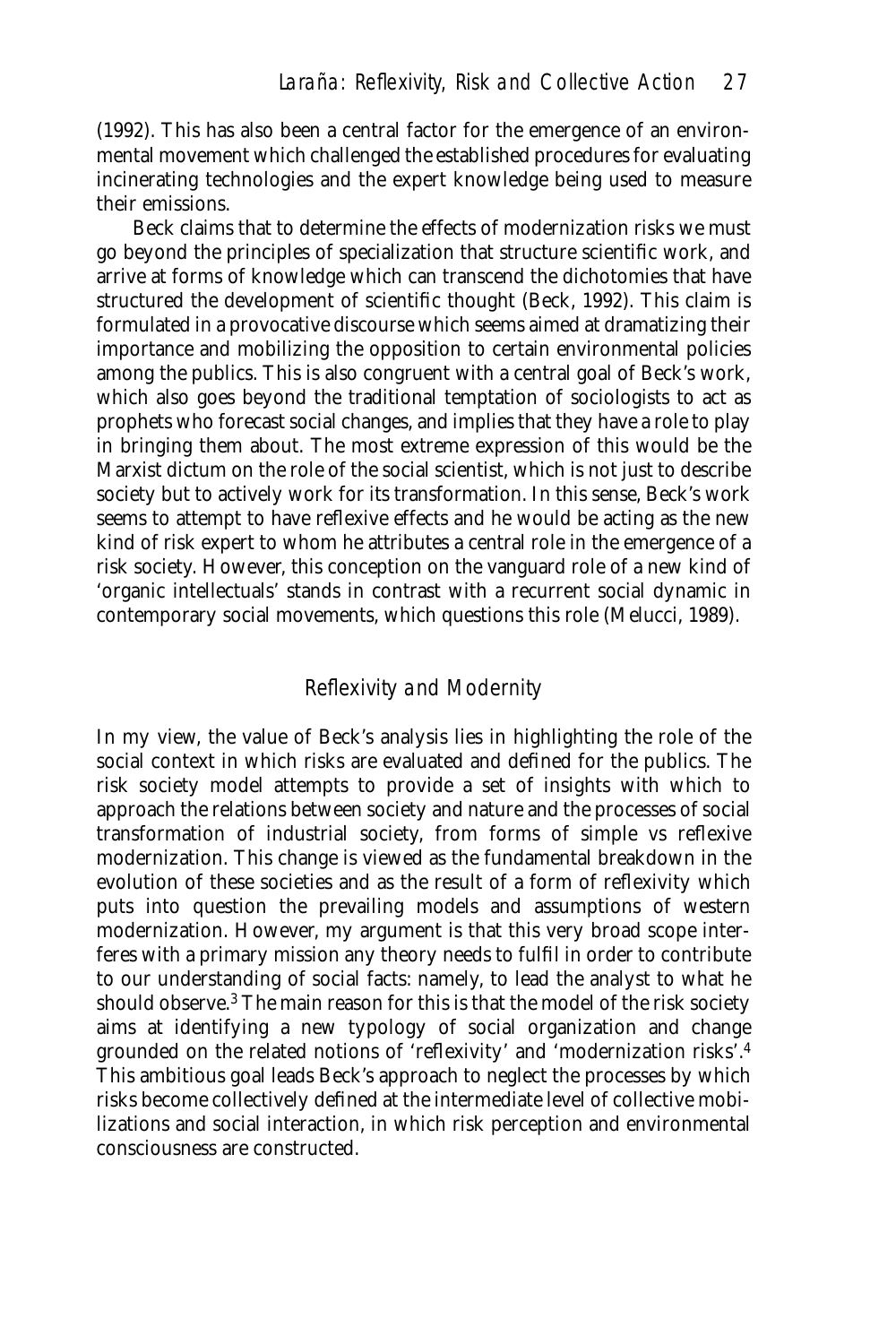This argument can be extended to several basic assumptions on reflexive modernization formulated by Beck and Giddens independently of the categories they use to name the new type of society (respectively defined as 'risk' or 'post-traditional'). In this article, I draw from Herbert Blumer's work on the concept of industrialization ('as agent of social change'; Blumer, 1991), in order to argue that the provocative ideas of these well-known theoreticians constitute *sensitizing terms* which need to be documented and revised in order to become sociological concepts. Together with the public interest and the political influence that these ideas have achieved in recent times, the socially constructed character of risk perception poses the need to revise and develop them in order to make them useful for a better understanding of these processes they attempt to explain.

My proposal is grounded on the analysis of two complementary meanings of the notion of reflexivity. For Beck, the process of western modernization has become reflexive because it is becoming *its own issue*, the object of a public debate on its social and environmental implications (Beck, 1992). Thus, implicitly, the term 'reflexivity' is used in its two prevalent meanings in the literature focusing on it from a theoretical standpoint: as evidence of the perverse implications of western modernization (reflexivity as *reflection* and recurrence) and in order to emphasize the growing importance of the debate on these processes (reflexivity as *reflexion*). There is an inner relationship between both meanings of the word because in order to promote a debate on the relations between technological developments and patterns of social transformation these subjects ought to be defined and posed again as issues which are problematic because of the impact they have on the biospheres, producing effects which demand further analysis. The action of 'thinking again what has been thought' (Giner et al., 1998) affects the image of those devices or public policies in the changing mirror constituted by current environmental controversies. Thus processes of reflexivity imply a relation between an action of return (reflection) and the debate on it (reflexion). Both forms of reflexivity inform the emergence of many current social movements. However, while a sociological interpretation of these processes needs to focus on the collective actors who bring that action to public reflexion, the latter is taken for granted in the theory of risk society. This leads to a neglect of the role of collective actors promoting reflexivity in complex societies. Thus, the social sources and the *discourse dynamics* of this ongoing public debate on the social and environmental implications of technoeconomic development become neglected and tend to be explained by vague assumptions on the inner rationality of the citizens.

Beck and Giddens assert that risk perception not only requires the sensory organs of science but a change in the nature of these organs, which have been traditionally monopolized by the natural scientists. If risk consciousness arises in the population due to the role of new risk experts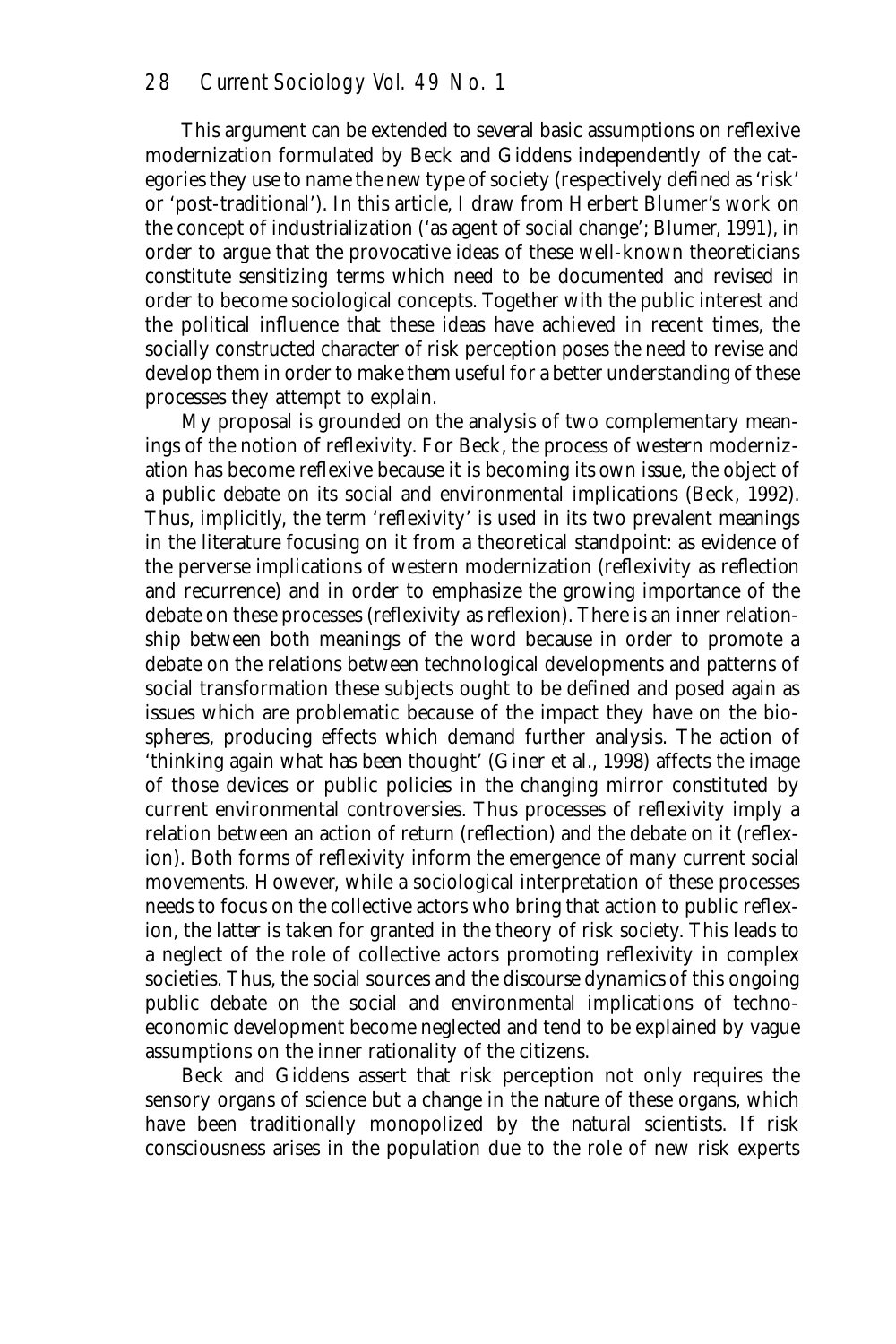belonging to the social sciences, such cultural change is viewed as the product of human rationality and the leading role of these persons, and the role played by social groups is neglected in this explanation. Later in this article, I suggest a different interpretation grounded on the aforementioned notion of reflexivity arising in the field of social movements, in which I have been working for a long time (Laraña, 1994, 1999).

The aforementioned approach to reflexive modernization helps us to situate the facts investigated in a more general perspective that might provide us with some useful interpretative assumptions about current processes of reflexivity by leading the analyst to focus on the relations between the structural changes in complex societies and the emergence of new forms of collective action which increase the level of reflexivity. Giddens's work (1990, 1994) is an example of this potential, as it expands on the theoretical implications of the processes of social change associated with the modernisation risks.<sup>5</sup> He claims that the effect of these processes is to reshape modernity and take it back to its origins (Giddens, 1994: 80). The meaning of these reflexivity processes is the radicalization of modernity, and the crisis of the western model of modernization implies a return to the rational grounds from which modern society emerged. This seems to be the source of Giddens's faith in the capacity of science to return western modernization processes to the 'right path' and to use different kinds of technicians to redirect its mistaken orientations. Such faith in modernity is manifest in the concept referring to the context where reflexive modernization takes place: a *post-traditional society* 'in which tradition has lost most of its power to influence behaviour, and has acquired merely a guiding role' (Giddens, 1994: 93). He expands Beck's (1992) and Melucci's (1996) argument on the inconsistency of our analytical tools when he asserts that the implications of the current social transformation affect the most recognized forms of authority in industrial society, those which used to be in the hands of risk assessment experts as well as professionals in other areas of social life, such as medicine, politics and culture.

# The Authority of Experts

This argument illustrates the relations between the epistemological and the social dimensions of current environmental and risk issues. The foundations of the industrial social order have been attributed by the classics to the authority of expers and to the constitutive role of science in this society (Weber, 1944, 1958; Saint-Simon, 1975). Under reflexive modernization, ecological contentions are viewed as a central phenomenon which shakes the walls of the industrial order. For Beck current environmental conflicts represent an attack on the *deus ex machina* of progress, the modern bases of scientific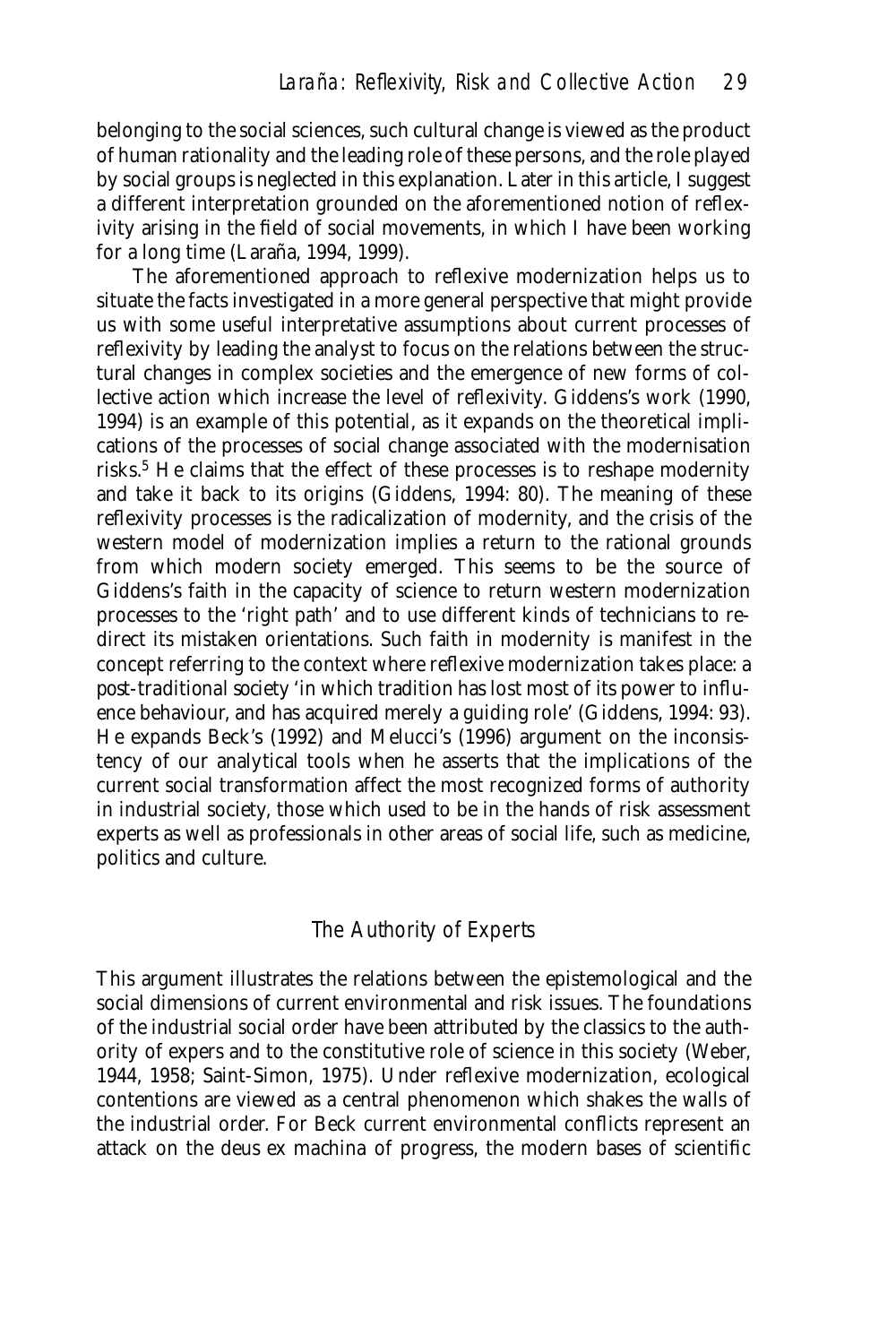knowledge, and are a manifestation of the process of reflexivity in science, which he calls 'reflexive scientization' (Beck 1992). For Giddens, these processes imply that the Saint-Simonian view of the future – of an industrial society in which political life would be governed by experts in the application of science (technicians) – becomes devoid of content (Giddens, 1994: 95). That was the vision of society which inspired socialism as well as the western concept of modernity, of which the former is its most radical expression. However, in our complex societies politics cannot be simplified to the issues raised by experts, nor does it hold the legitimacy it used to.

In these approaches, environmental movements are viewed as promoting the expansion of a risk consciousness but the relationship between cause and effect is not clear. I suggest that this is due to the persistent faith of these authors in the rationality of the citizens, which does not lead them to the proper object of observation, the social dynamics implied in processes of risk perception. The problems posed by this view are: (1) that this sociological construct takes the place of the right object of observation; and (2) this implies taking for granted the existence of an inner logic of modernity. However, the latter is just a sociological construct for analysing what is happening in modern societies, which we ought to contrast with social reality. If these reflexive modernization (RM) theories can contribute to our knowledge of the facts taking place in our societies by emphasizing the relations between changes in the social structure and the emergence of new forms of collective action inducing social reflexivity, we should be aware of these problems. My argument has been that they stem from these theories' ambitious goal, from the fact that they operate at the level of abstraction of the grand theories on social change and attempt to identify a historical macro-sociological model that will be applied to different societies. Such orientation has also informed influential models which attempted to spell out the nature of the future society in the present period of uncertainty and insecurity. This has been a recurrent theme in influential work on western modernization, from Bell and Dahrendorf to Beck and Giddens. However, all these attempts leave out of the analyst's focus the role of the collective actor and the group dynamics which are central in these processes of social change. These collective phenomena are situated at an intermediate level of action (between social structure and the individual) on which the study of social movements has focused throughout the last decade. If a central subject for Beck and Giddens is the emergence of a new risk consciousness, the way they explain it is anchored in the same *logic of modernity* (the expansion of human reason) which has been credited by the classics as the source of technical progress. Thus, Giddens claims that a world of 'intensified social reflexivity is characterized by the existence of reflexive individuals that respond to uncertainties' and 'can subvert the economic incentives for which they supposedly mobilized before' (Giddens, 1994: 42). The implicit assumption is that individuals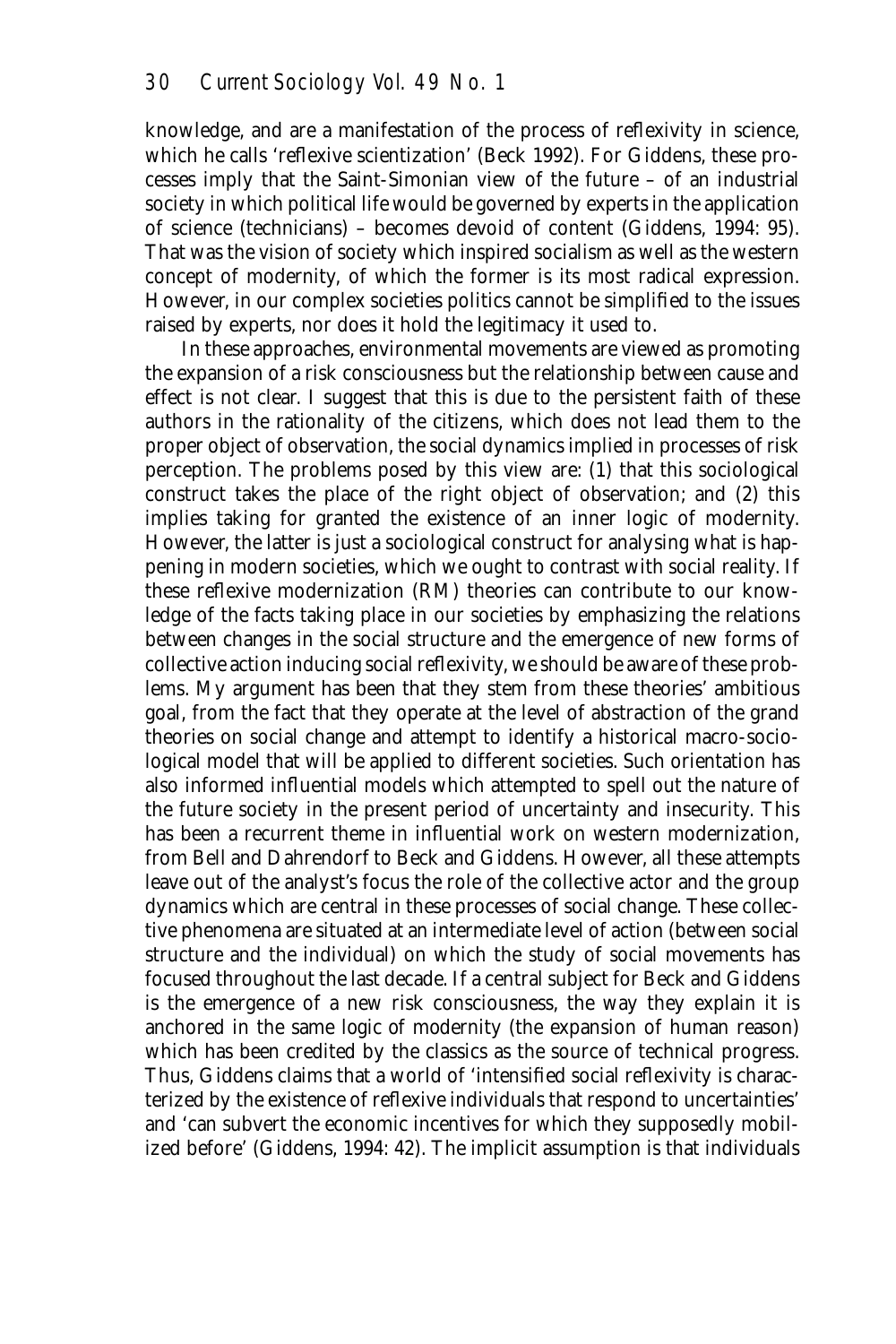living in information societies can achieve a new risk consciousness due to their reflexive capacity as human beings. The social interaction in secondary groups, and among different organizations contending to promote their definitions on risk issues, is taken for granted. This seems to be a result of these authors' faith in the indisputable power of human reason and the role played by new experts to enlighten those who are more reluctant to know what is really happening. However, such faith seems to be the last resort for the potential solutions to the current ecological crisis, and the existence of a logic of modernity is being questioned in the processes of contention like the ones we studied.

In our discipline, the notion of 'reflexive scientization' can be traced to the origins of cognitive sociology (Cicourel, 1964, 1973) and also to a less known approach which emerged in Spain during the 1980s and which has created an important school today (Ibañez, 1979, 1985, 1991; Laraña, 1998). This trend towards an epistemological reflexivity was manifested long before the emergence of RM theories on the increasing problematization of scientific knowledge and on the methods used to obtain it – a task that was considered to be a central factor for the development of such knowledge (Cicourel, 1964). For Beck, this trend shows that modernization theories are under thorough revision, not only in the social but also natural sciences. The contribution of the so-called 'soft sciences' to this process proves that this term, and the duality hard/soft sciences on which it stands, were inadequate, as well as the subordinated position that social sciences hold when working with important issues involving social organization, such as those affecting modernization risks. As Solé points out, the development of education, the spread of knowledge among all classes and social groups, and the expansion of science in advanced societies has led to a criticism of science (Solé, 1997: 125). The idea that science itself becomes reflexive is based on the consciousness of its limits and the questioning of others that science used to impose on itself. On one hand, science is becoming increasingly necessary, on the other, it has become less than sufficient and must re-examine its fundamental tenets and limitations on its methods of reasoning. (Beck, 1992; Solé, 1997). In accordance with this, Melucci (1994) has pointed out that the distance between the operative knowledge of the experts, which control society's instrumental codes, and the higher forms of knowledge that allow us to find a meaning to existence, which he calls wisdom, is ever growing. This contributes to the debilitation of expert authority and increases the lack of confidence towards their definition of risk issues.

This problem of trust was a central aspect in the discursive dynamics of the processes of risk perception, which we have investigated in two ways: the lack of trust which scientists and lay citizens have in politicians runs parallel to that felt by those participating in these mobilizations towards the risk definitions provided by experts. In the cases we investigated in Spain, the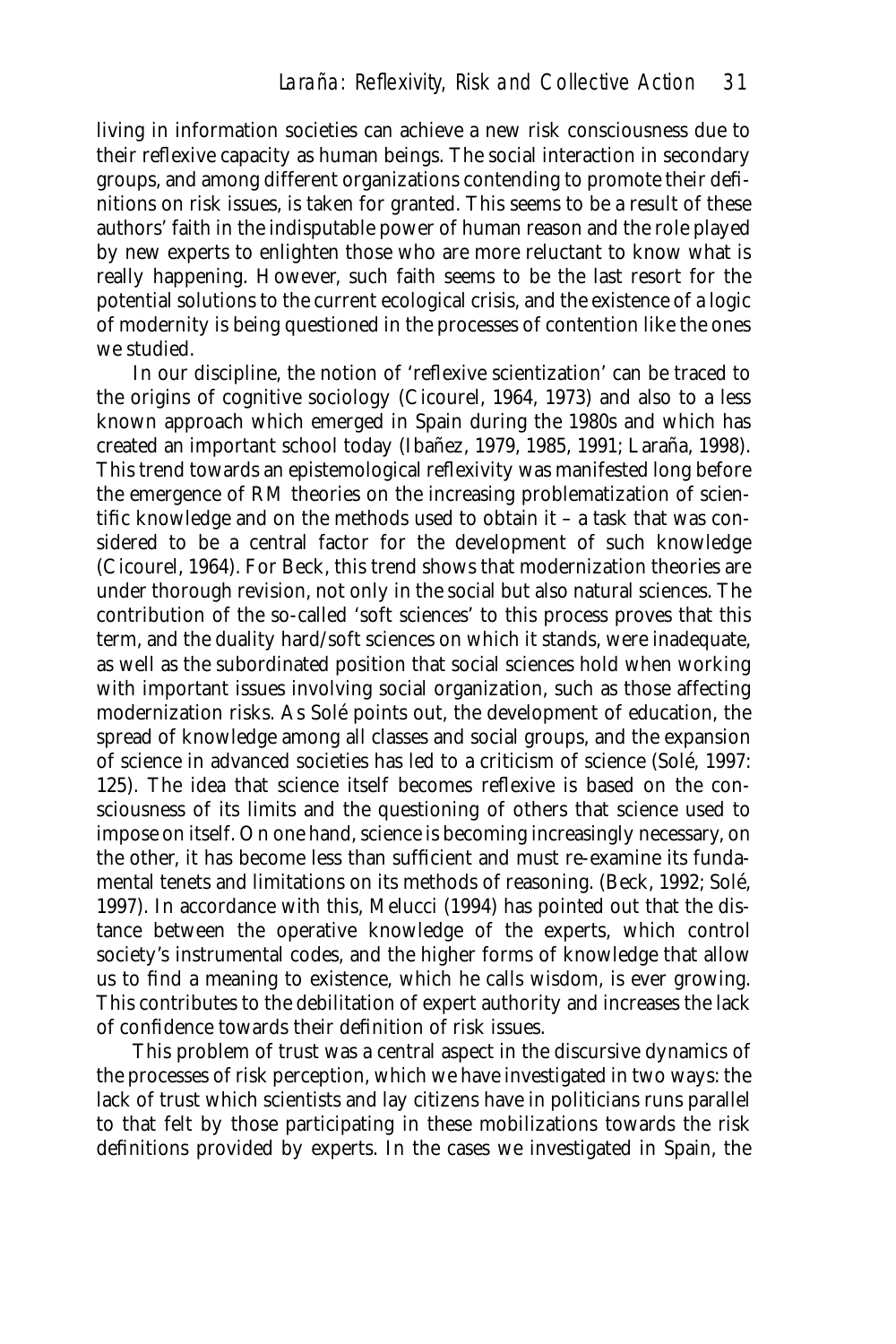problem of trust was grounded on, and amplified by, two manifestations of the crisis in traditional forms of authority in modern societies: namely political and scientific. This is consistent with Giddens's aforementioned critique of the Saint-Simonian view of an industrial order ruled by technicians. Both types of crisis are interrelated since for that classic author political authority was legitimate due to the central role of objective knowledge in the organization of a society governed by technicians. Instead of using the dramatic term 'crisis', the expressions 'lack of confidence' or 'lack of trust' give a better reflection of the situation of experts in the cases investigated in Spain, and more so in the UK where traditional forms of this scientific authority remained unchallenged, as indicated later.

While the erosion of the principle of scientific authority represented by traditional risk experts played a central role in the mobilizations against waste incinerators in Spain this was not so in the UK, and this is related to the differences among the types of contention over waste incinerators in both countries. As Rootes (2000) points out, in the UK these campaigns attracted only moderate interest from national environmental movement organizations, probably due to strategic reasons. Unlike Greenpeace Spain, who made the opposition to waste incineration one of its main campaigns in the 1990s, as did Friends of the Earth in the UK, Greenpeace decided not to enter the campaign against municipal waste incinerators in Britain. Our colleagues in this research give several reasons for this distinction, $6$  the main one being the higher degree of confidence of the British activists in the Environmental Protection Agency (EPA), which can be considered as the main scientific authority on this subject. In Spain, the EPA was only cited by those promoting waste incinerators, since this agency did not support the diagnostic frame on which the environmentalist discourse was grounded, which correlated waste incineration and cancer. In the UK, the trust in the EPA as the ultimate regulatory authority is attributed to public opinion and could explain Greenpeace's reasons for not supporting the campaigns (Rootes, 2000). These differences seem related to the different intensity of the contention over waste incineration in these two countries. In contrast with what happened in some of the Spanish cases (Madrid, Majorca and Biscay), 'in England the modest campaigning efforts failed to diffuse public anxieties about incineration, and have so far failed to breach the generally high levels of public trust and confidence in the regulatory authority' (Rootes, 2000).

In the literature on social movements, the lack of trust in political authority has been approached as a part of a larger phenomenon of crisis in the credibility of the political channels of advanced industrial societies and as a central factor for the emergence of social movements (Melucci, 1989; Johnston et al., 1994; Flacks, 1994; Laraña, 1999). This is a central aspect for the resonance of the environmentalist frame on waste policies and also a point on which social movement theory and the analysis of the discourses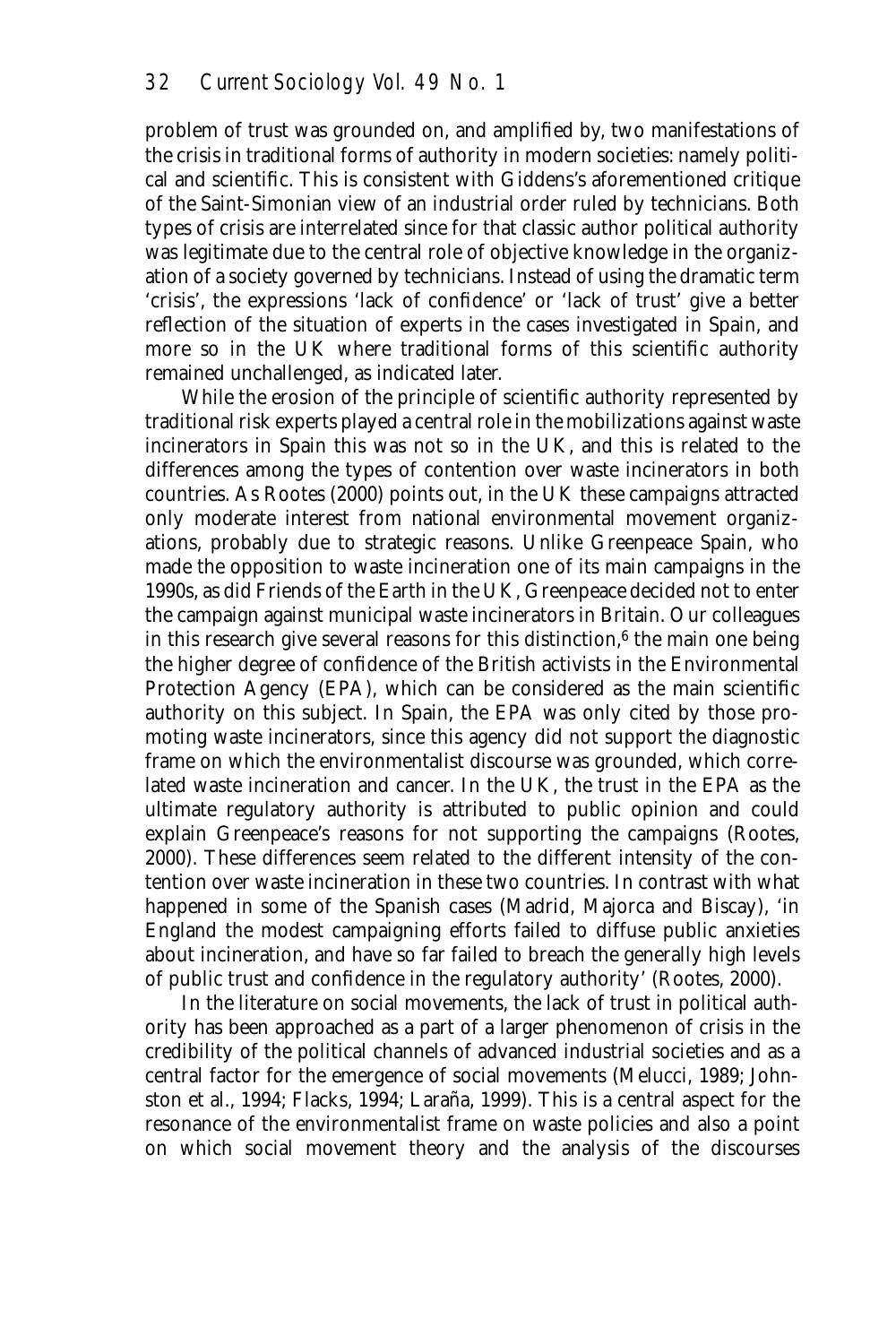promoting different definitions of incinerators converge and shed light on one another. The resonance of the environmentalist definition of these technologies as an extremely serious threat to the population found a social field already fertilized by the lack of trust in the politicians who promoted a different frame. Environmental groups were viewed by potential adherents and publics as the alternative to this situation of lack of credibility.

Our findings suggest that, to analyse the discursive dynamics of these processes of risk perception and cultural change, a useful strategy for the analyst is to focus on the frame alignment processes achieved by the environmental organizations in these controversies, as well as on those promoted by public agencies and private firms. By frame alignment, I refer to the processes of persuasion which become successful in defining for the publics the effects of waste incineration in the terms of the contending discourses (as a life threat vs innocuous technologies). A frame of reference is a notion originally coined by Goffman, and which has been fruitfully adapted to the study of social movements over the last decade. It is 'an interpretative schemata which simplifies and condenses the "world out there" by selectively punctuating and encoding objects, situations, events, experiences, and sequences of action within one's present or past environment' (Snow and Benford, 1992: 137). Collective action frames not only highlight particular aspects of reality, but also function as 'modes of attribution and articulation' of meanings to the issues. According to this view, for the frames promoted by the movements' organizations to achieve their objectives, they need to fulfil three complementary framing tasks: (1) to focus their attention on a particular situation considered as problematic and attribute the responsibility for this situation to given people or facts (the creation of a diagnostic frame); (2) to articulate solutions for solving this problem (prognostic framing); and (3) to motivate their potential followers to act in favour of these suggestions and to promise that they will do something in order to achieve these solutions (motivational framing) (Snow and Benford, 1988, 1992; Hunt et al., 1994).

The *diagnostic framing* of waste incineration as a source of carcinogenic emissions was made by environmentalist organizations in Spain during the mid-1990s, thus fulfilling the first framing task any social movement organization has to fulfil in order to mobilize potential adherents and to achieve a definitional potential in the publics. The latter term is used in plural due to the cognitive pluralism characteristic of our complex societies, which does not support the idea of a homogeneous public opinion but the existence of a plurality of groups with different views on the same issues. In the contention over waste management in Spain, the existence of different publics was reinforced by the different kinds of organizations framing this issue in different ways.

To expand my argument on the utility of combining the analysis of collective action frames and discourse for the interpretation of environmental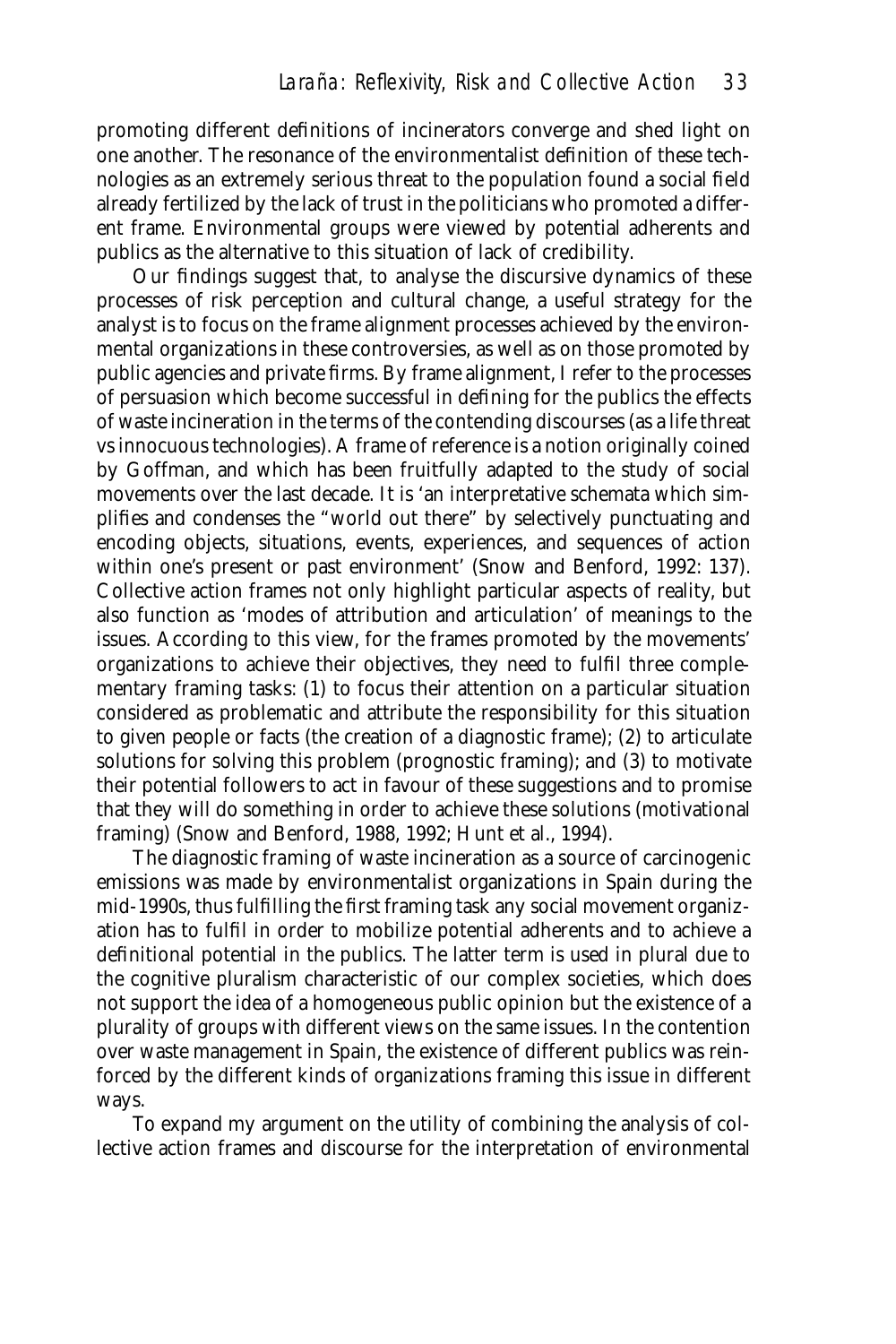conflicts as the ones discussed earlier, I now focus on some concepts coined by Snow and Benford (1988) to analyse the social conditions which propel the definitional power of social movements. This approach implies that the capacity of the environmentalist groups and the economic and political organizations to influence public opinion depends on the quality of the work of persuasion they do in order to align potential followers with the collective definitions of the issues at stake. This persuasion is not simply exerted by environmental organizations, nor is it a consequence of these organizations' resources and political opportunities, which have been the central focus of resource mobilization theory and political process approach in order to explain the emergence of a social movement (McCarthy and Zald, 1987). This argument is grounded on the information we have collected while investigating our cases in Spain, in which neither of the two factors can in themselves explain the reflexivity potential of the organizations competing to define the consequences of waste incineration. To explain such potential, we need to analyse the role of certain symbolic elements that contribute to the resonance of their frames of these environmental problems and to examine the relations between some futures of these organizations and the sociocultural context wherein they act.

To analyse the discursive dynamics of these processes of risk perception – or the *resonance* of competing frames – Snow and Benford (1988) proposed three concepts ('infrastructural constraints of framing activities') which address the role of the cultural conditions of the context where movements emerge, and which are viewed as central for their persuasion potential. Defined as 'empirical credibility', 'experiential commensurability' and 'narrative fidelity', the correspondence between the processes of frame creation with at least one of them is considered a necessary condition to mobilize consensus (Klandermans, 1994 ) among their followers. And, vice versa, we can explain the differences in the mobilization potential of a frame in terms of its connection with these conditions. The empirical credibility of a frame refers 'to the way in which it fits with the events taking place in the outside world', thus to the individual's capacity to verify its validity (Snow and Benford, 1988: 208). The concept of experiential commensurability refers to the way in which a frame coincides with, or diverges from, the experience of its potential adherents, to the harmony with the way in which these situations have been or are experienced by them.

As we are dealing with risks characterized by being difficult to be directly perceived through the senses (Beck, 1992), this may strengthen the definitional power of the environmentalist groups, by rendering problematic the experiential commensurability of the frames defining their effects. Often, the validity of a collective definition of a new modernization risk cannot be contrasted with people's personal experience, and the way in which it fits with events becomes difficult to establish when faced with the diversity of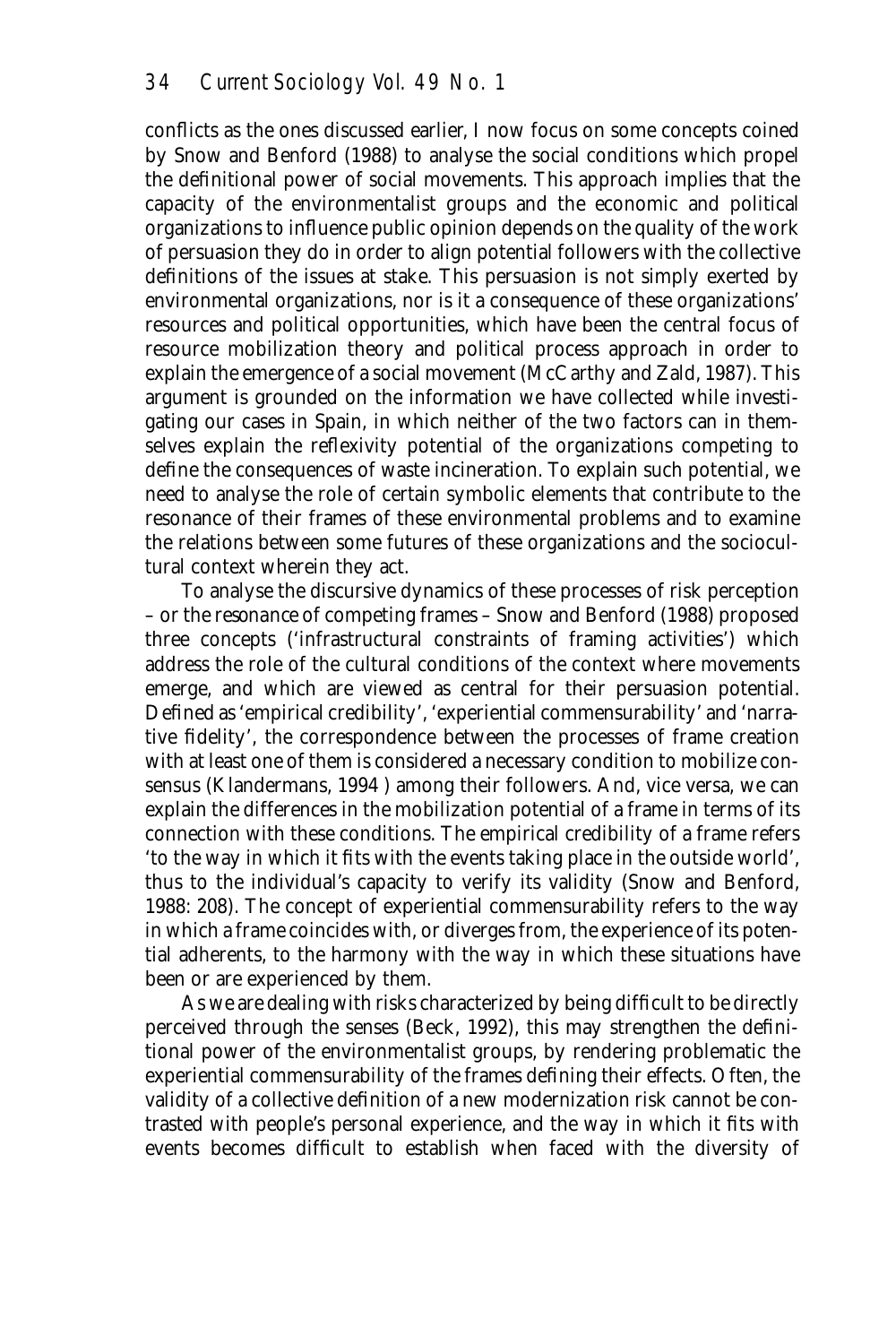contending definitions of the scope of these risks. In our fieldwork, this aspect was emphasized by a high-ranking employee in one of the incineration plants studied, a person with the usual characteristics of risk experts due to his profession as an engineer and his experience in waste management. In order to illustrate the contending discourses on this issue, and a recurrent idea in the one promoting waste incineration, a fragment of the interview appears here, in which this person is talking about the procedure followed for the neutralization of the ash and slag from incineration.7 The interest of this fragment also lies in the fact that the ash is waste generated by technologies who are presented by the aforementioned techno-scientific discourse as the tools to make disappear any kind of waste. In contrast, for the environmentalists this fact shows two things: (1) incineration only contributes to postponing not solving the problem of waste, which is just transported elsewhere, and to reducing the volume of waste; (2) but these technologies produce many more risks, which remain concentrated for a long time, as this slag is highly toxic. The interviewee admits this, but he refers to the situation of ignorance about the long-term toxic effects of this ash as an argument against environmentalist campaigns on incinerators, which he compares with the ones that were conducted against nuclear plants. The same argument was employed by environmentalists about dioxins (compounds of chloride molecules) that the environmentalists frame as the carcinogenic product ofwaste incineration.

Ashes, even under cement, we don't know what will happen to them in a hundred years. And waste from nuclear stations, it's the same. Dioxins cannot be seen or touched, and if they give you cancer in the long run, you won't notice it now. You'll notice in ten years. Then, of course, there's this uncertainty factor in people towards intangible things that, on top of that, when you notice, it'll be too late. It's no wonder, I mean, it's the perfect campaign. (Ent-9, C424)

However, this argument – on the definitional power of environmental organizations with regards to matters that affect people's health and cannot be perceived with the senses – may also be applied to entrepreneurial and political organizations, which also influence public perception. This is what Beck (1992, 1996) highlights in order to explain the crucial role of counterexperts who publicly define those hazards. The argument addresses the assumption of the *invisibility* of modernization risks, which is a central feature of them according to Beck. In a more relativistic sense, this has been conceptualized as the 'ambiguity of harm', a distinctive aspect of technological disasters which differentiates them from natural ones (Freudenburg, 1997). My point is to highlight the analogy in this element of invisibility, which is a recurrent element in the discourses on risk and was portrayed as central for the persuasion potential of environmental campaigns against waste incineration by this high-ranking company official. If dioxins are invisible and have long-term effects, they can also be the subject of a counter-environmentalist campaign designed to frame the risk they imply as innocuous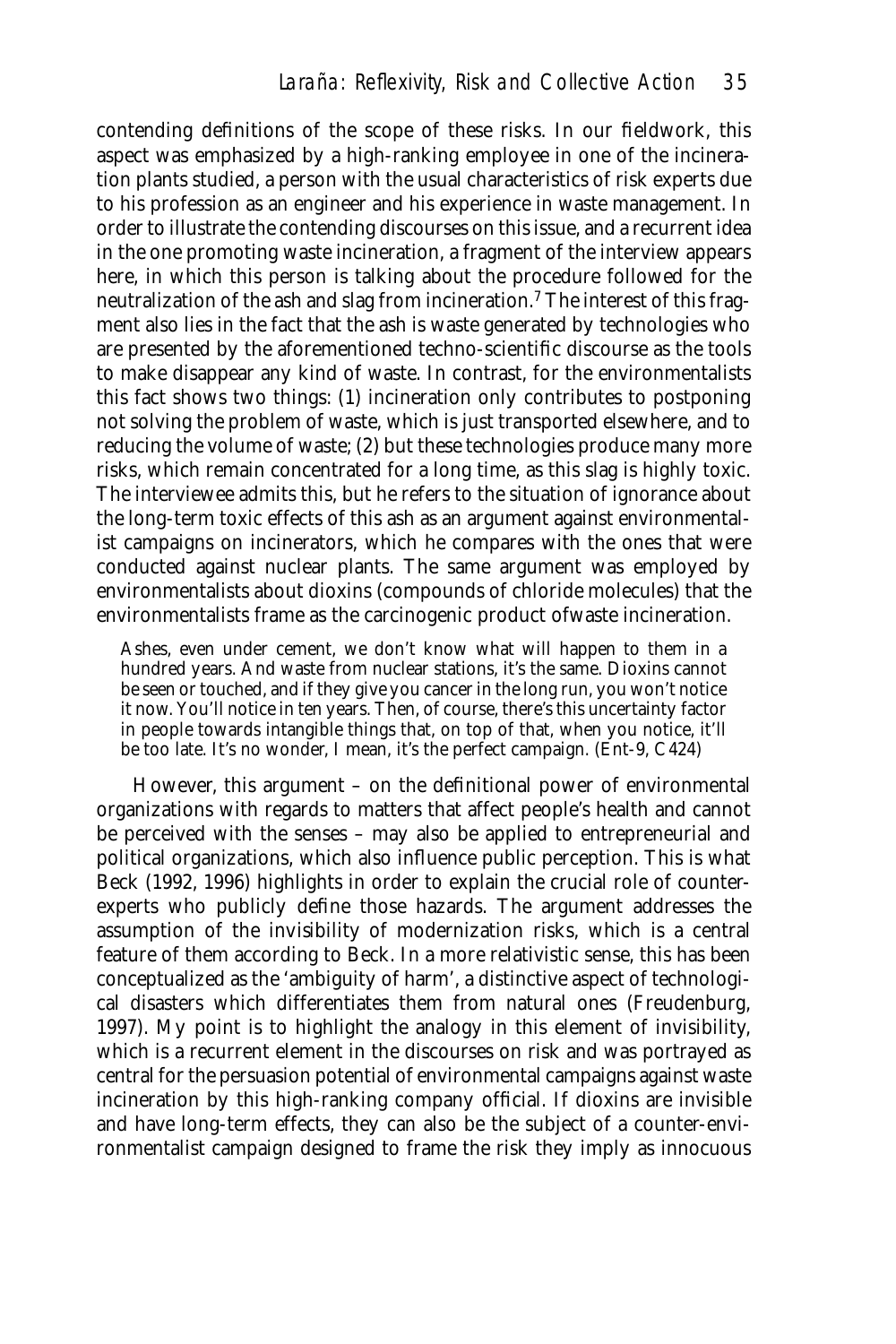for the population, as happened in the aforementioned cases of contention. The uncertainty factor operates both ways, and this is a reason why there is a need to approach these mobilizations in an expanded symbolic way, which encompasses commercial and political organizations, as indicated earlier in this article.

This also illustrates my argument on the socially constructed character of risk issues and my previous proposal to apply the same concepts used to analyse the alignment processes with collective action frames, as an adequate methodology, consistent with this subject. This proposal carries an implicit principle of scepticism towards the objectivity of traditional procedures for the evaluation of modernization risks, which also informs reflexive modernization theories and stems from Weber's work – as the birthplace of this 'sceptical paradigm' (Melucci, 1989).

The difficulty of characterizing the rival discourses over waste incineration with the traditional polar categories that differentiate them as 'objective' and 'subjective', 'rational' or 'irrational', or with the terms traditionally applied to political positions as 'left' and' right', is another feature of this contention which has been analysed in the literature on RM and on social movements (Giddens, 1994; Turner, 1994; Laraña, 1999). This difficulty does not seem to correlate with the formal education of those who accept a given definition of risks, a structural factor which can even present a positive relation with it according to Beck (1992). This also illustrates the socially constructed nature of environmental contentions over risk issues and parallels a wellknown problem of the classic models in the study of contemporary social movements in western societies (Turner, 1994; Melucci, 1989, 1996).<sup>8</sup> Among the shared characteristics of these collective phenomena, the first one we highlighted was that they do not bear a clear relation to structural roles of the participants and the tendency that their social base cannot be approached in structural terms, less so in terms of a class structure (Johnston et al., 1994).

The aforementioned arguments stem from empirical and theoretical research on this topic. This also suggests another assumption on the implications of such contentions over risk issues, according to which environmental groups are central collective actors in the emergence of a more sustainable waste policy because they promote reflexivity in the twofold meaning of the term indicated earlier: these movements raise the issues and promote the controversies which are likely to lead to the aforementioned changes. This implies that social movements themselves are becoming a central discursive dynamic in complex societies due to their *reflexive nature*, that is their capacity to give rise to a controversy over a state of affairs whose normative sense was taken for granted before the emergence of the movement (Gusfield, 1994), as argued in the next section. This reflexive potential of social movements is also manifest in their capacity to delegitimize political authorities and their discourses about risks, counteracting the legitimating role attributed to traditional risks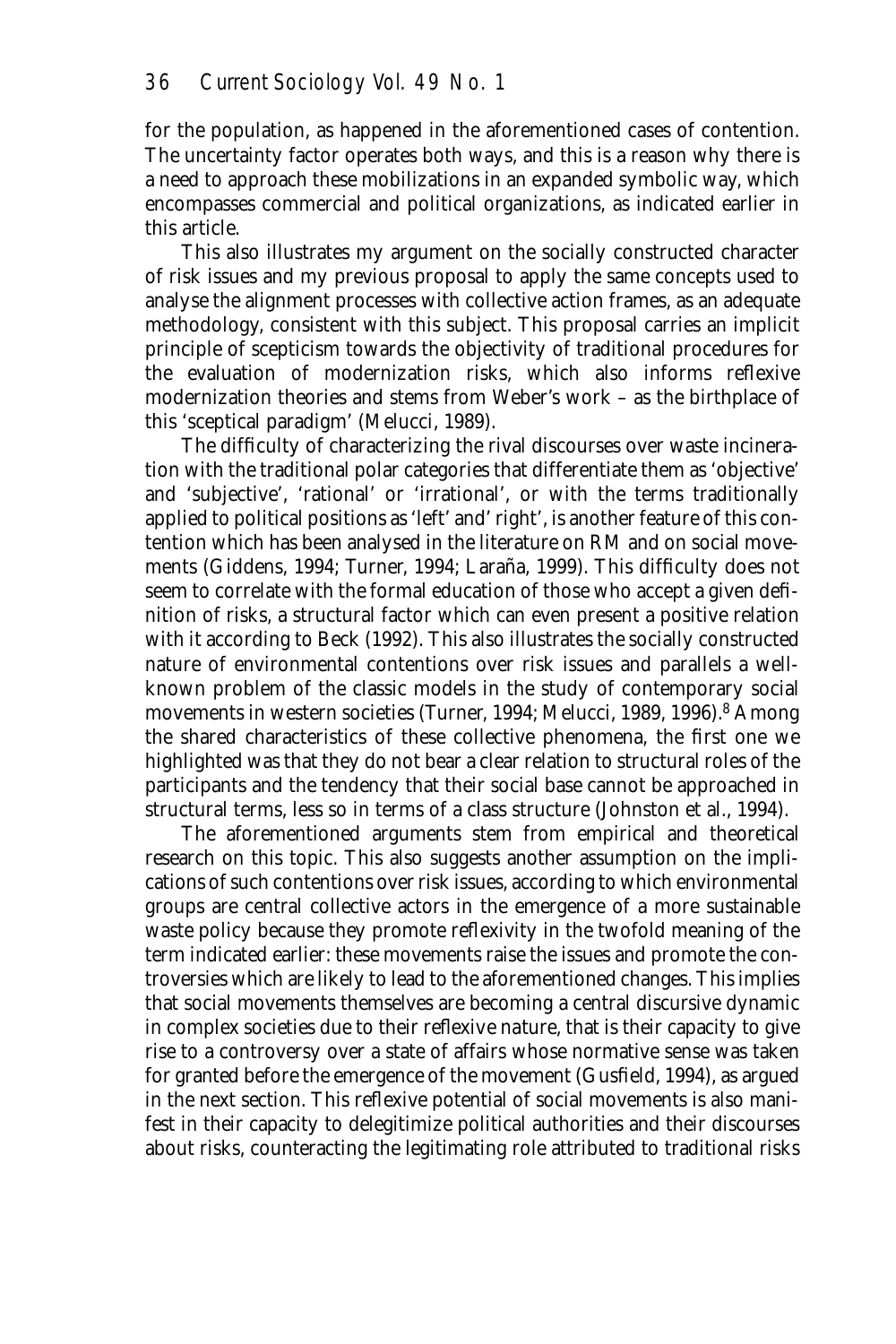experts (Beck, 1992), and to provide alternative definitions of environmental issues. Movement organizations do this by problematizing certain situations, assigning responsibility for them (creating diagnostic frames which resonate among publics already sensitized by both types of authority crisis), and framing their solution as a collective responsibility.

This argument needs to be qualified in two ways. First, social movements are but one source of reflexivity in complex societies, the mass media, the counter-experts and the political parties also being central agencies in this sense. This conceptualization of social movements as agencies of collective signification is also justified by the strong impact of these movements on the mass media. On the other hand, the struggle for the public definition of technological risks is an assumption of the theory of the risk society which not only applies to the cases in which the contention against incineration arose in Spain (in Madrid, Majorca and Biscay) but also supports the aforementioned conceptualization on the dynamics of social reflexivity. Since public and private organizations also *mobilized* themselves in the cases investigated, in order to counteract the environmentalists' definitional power and propel their own on the effects of waste incineration, the symbolic struggle takes place under the form of a series of framing and reframing processes by which these groups promote alternative definitions of the effects of waste policies. This is a reason why these activities of persuasion become a central subject of analysis, and this shows another way in which the analysis of collective action meets that of public perception of risk issues.

If one of the conclusions drawn by Beck is that the controversy regarding this type of risk becomes the platform for the many social processes, policies and movements that are gaining importance in the prevention, minimization and control of these hazards, the problem is the lack of attention to these collective phenomena. For Beck, environmental movements break the traditional limits between politics and 'subpolitics', a term he coined to conceptualize the forms of action not channelled through political parties. In a similar way, Giddens asserts that these collective actions represent the emergence of a new type of politics, life politics, focused on 'how life should be lived when what used to be natural or traditional requires making choices or decisions' (Giddens, 1994: 90).9 However, while the social processes enacted by such movements are supposed to be the focus of the analyst, the latter remains fixed to the broad macro-structural processes of social transformation. This problem of focus is relevant to the extent that it is in the intermediate levels of mobilization in which the environmental consciousness is constructed. The latter does not emerge as a pure social construction by acting groups, independently of the structural trends and the social conditions that affect people's everyday lives. Those conditions seem to be increasingly influenced by technological hazards and their related illness, a fact which has been documented in the literature on the relations between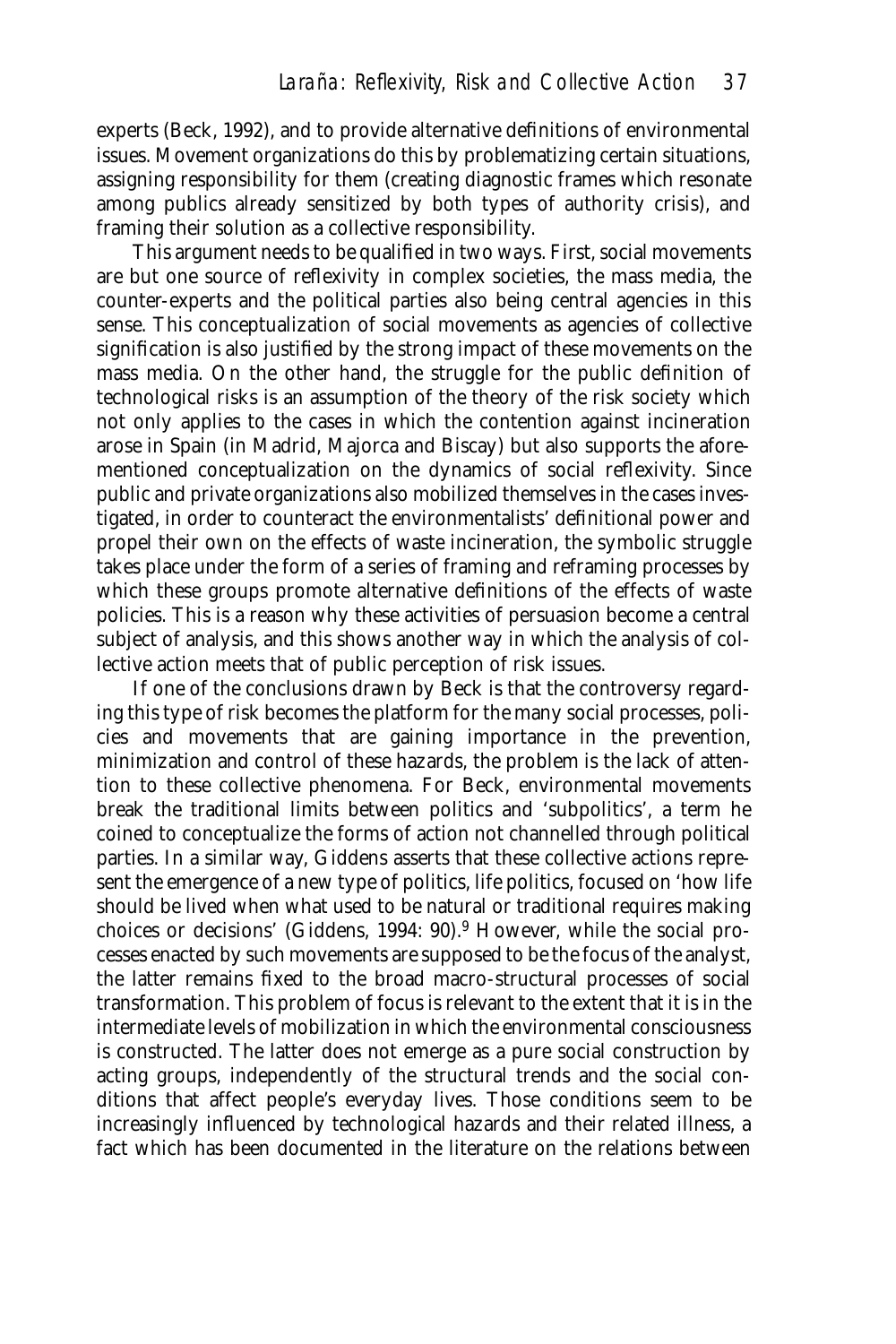society and nature (Kroll-Smith et al., 1997; Freudenburg, 1997; Beck, 1992, 1995). Nevertheless, my point is that the 'agentic role' of current environmental change needs to be approached from a perspective of the relations between social structure and collective action which shape the public perceptions of such change, and this is a point for which the theories of RM mentioned pose a central problem. If the analyst only focuses on the macrostructural processes of social transformation, she or he misses the context in which the consciousness on the technological risks arises and the symbolic processes of social construction mediating their public perception. Due to the central role of these processes in contemporary societies, such neglect does not allow these theories to accomplish their primary function, to lead the analyst towards what she or he should observe. The object of observation is not another macro-typology of organization and change in western societies, but the social groups that can propel or impede its emergence.

#### Reflexivity as Action and Process

As indicated before, our research focused on the actions and collective definitions promoted by social groups who were in favour of or against the widely used policy of waste incineration, and the contrast between their definitions of an issue that was viewed as a purely scientific matter before the mobilization against incinerators, and this was the point of departure for our approach to the object of our study in the terms described earlier. Since our study stems from the analysis of collective action and focuses on the collective actors who take part in the creation and frame alignment processes in relation to these risks, it may contribute to the documentation and expansion of the aforementioned theories, by contextualizing them in the intermediate level of action in which these controversies takes place. What we have been dealing with are mechanisms which are essential to the creation of reflexivity in complex societies: either from scientific fields and experts or from debates and discussions that are usually promoted by social movements.10 Both fields involve either experts or people debating and contributing to collective definitions of the issues associated with technological innovation. In contrast with the traditional patterns of evaluation on this subject, this debate has produced knowledge about the complex character of technological change in its dual dimension of problem solving and producing.<sup>11</sup>

In this direction, I have indicated that research on social movements over the last decade accounts for a different notion of reflexivity, which has been more useful to analyse our cases of contention over risk issues. This is the aforementioned constructionist conception of the reflexivity of social movements, as symbolic messages and agencies of collective signification that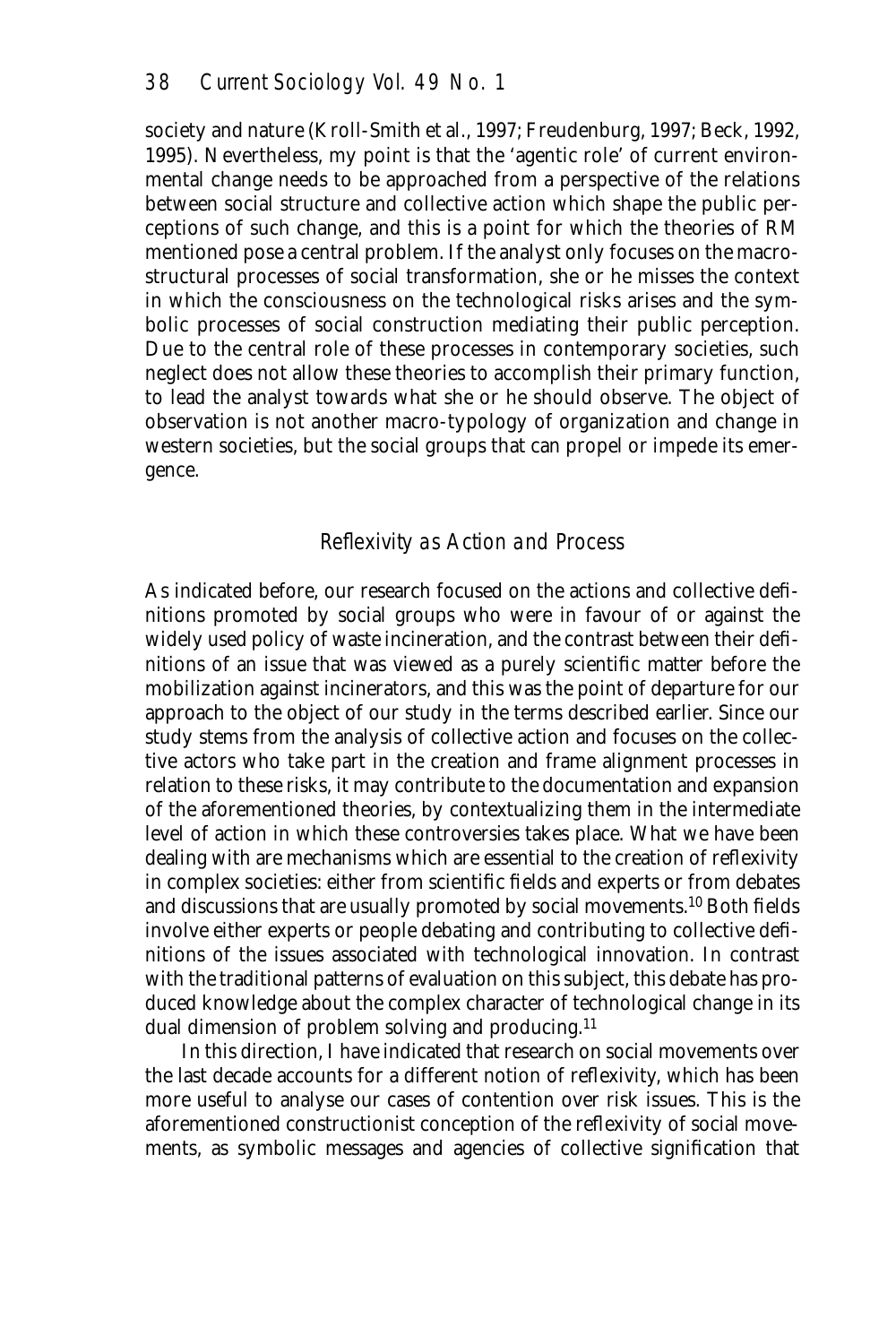spread new ideas in society, new frames of meanings and patterns of interpersonal relations, an aspect which has been conceptualized as defining these collective phenomena (Snow and Benford, 1988; Melucci, 1989, 1994, 1996; Gusfield, 1994; Laraña, 1999). Gusfield (1994) stated this clearly: the reflexivity of movements lies in their capacity to create controversy around a state of things whose legitimization and normative sense were taken for granted before the emergence of the movement. The reflexive character of social movements is a consequence of their being 'something on which society is mirrored and which triggers its capacity to think about and be aware of what it is' (Gusfield, 1994: 64). The existence of a social movement 'is in itself a way of perceiving reality (framing), as it turns an aspect previously accepted as normative into a controversy' (Gusfield, 1994: 68). Drawing on this literature, I have suggested that this element of reflexivity constitutes another criterion for recognizing the creation of a movement which ought to be included in this concept (Laraña, 1999).

While the RM theories treated earlier tend to overemphasize the role of structural factors in the emergence of a risk consciousness, the approach I suggest develops in a different direction in order to bridge the gap between structure and action grounded on the meaning of the term 'social reflexivity' exposed earlier. This notion operates at an intermediate or meso level of reality, from the study of the social groups that mobilize against certain policies and political decisions framed in terms of risks. This notion focuses on the role of these groups in promoting an environmental consciousness by framing the issues at stake, not on the role of new experts or on the rational capacities of human beings, as well as on the definitional power of public and private organizations which promote these environmental policies.12 The main reason for the usefulness of this notion of reflexivity is its capacity to lead the analyst to the object of observation and to contextualize certain sociocultural and epistemological processes which are central to our understanding of the relations between society and nature.

### Alternative Forms of Knowledge

These RM theories have already been subjected to a constructive criticism, which parallels the one presented earlier. This criticism highlights the tendency to neglect the cultural aspects of the processes of risk perception and the role played by alternative popular forms of knowledge which are basic in the emergence of environmental movements (Szerzenski et al., 1996; Wynne, 1996). As Wynne has pointed out, this RM approach shades our perception of the nature of the environmental phenomenon: 'we do not know whether it constitutes a social movement or a historical tendency' characterized by a progressive consciousness of a set of physical and environmental threats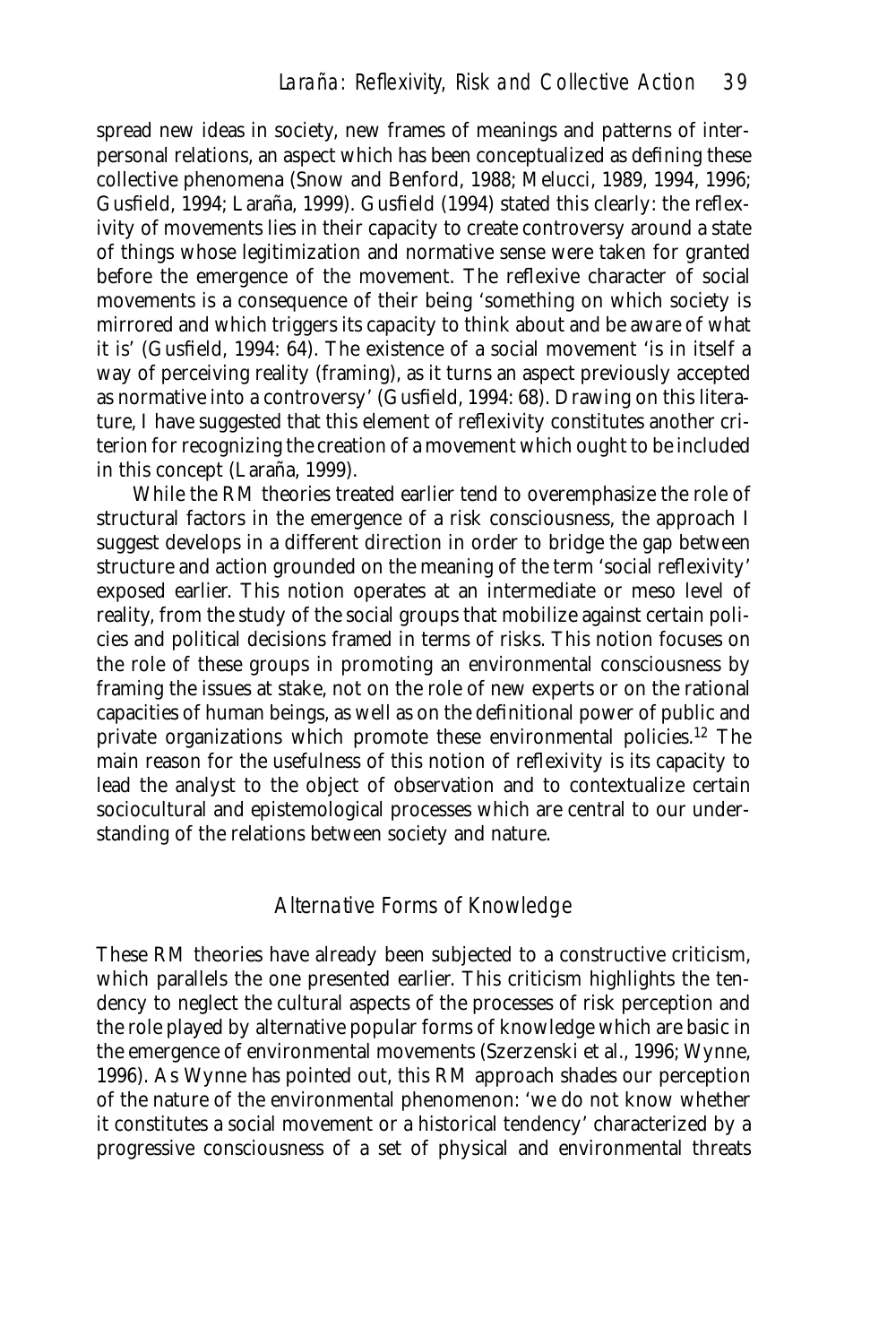generated by them (Wynne, 1996: 44). This is a reason why these theories tend to simplify the relations between social structure and collective action in these theories, and to take out of their cultural context the forms of knowledge and interaction in which risk awareness arises. This abstraction from the micro-level of action leads them to locate the source of this consciousness in the 'strength of things', in the self-evident nature of modernization risks on people's lives. This may pose three problems of interpretation: (1) to neglect the nature of process in which new ideologies are constructed; (2) 'taking for granted that individuals can think about society outside the context of culture, institutions and practices of society' (Solé, 1997: 126); and (3) to neglect the central role played by private and public organizations and social movements in the promotion of risk consciousness.

Our fieldwork in cases of contention over environmental policies indicates that collective definitions of risks are not spread in function of their objective character or imposed by a 'strength of things' which is highlighted by new experts, who act as counter-experts in the struggle for risk evaluation. Instead, the resonance of the counter-experts' alternative definitions on technological risks is the result of social and cultural processes which have a direct impact on what happens in each case and on the environmental policies implicated. The latter is a local dimension of current environmental contention which enables us to understand the differences among these cases. The symbolic interaction and definitional processes taking place within the organizations in favour and against these technologies have special relevance, as do the relations of the former with other institutions like the mass media and the state organisms that play a central role in the public framing of these risks. In order to understand the definitional power of the public, economic and environmental organizations in such controversies, the analyst needs to know about these symbolic and social processes, in which are constructed those forms of knowledge presented as alternatives to those promoted by the traditional risks' experts. As indicated by RM theories, these forms of knowledge were characterized by a lack of trust in the latter and by the role of a different kind of expertise in the cases studied in Spain. These forms became the basis for a broad environmentalist frame against waste incineration, which acquired a considerable resonance in public opinion and has been the cognitive ground of these mobilizations in Spain.

This was illustrated by the case of a group called 'Doctors against Incineration' that emerged in Majorca in 1993, soon after the approval of a new waste management plan for the island which advocated incineration as the main policy. At first sight, this group constituted an example of counterexperts, a useful term referring to the increasing problematization of experts' knowledge by the type of new risk experts on which these RM theorists base their explanation of the emergence of an RM stage in our societies (Hajer, 1996; Wynne, 1996). These persons accomplished that role by writing a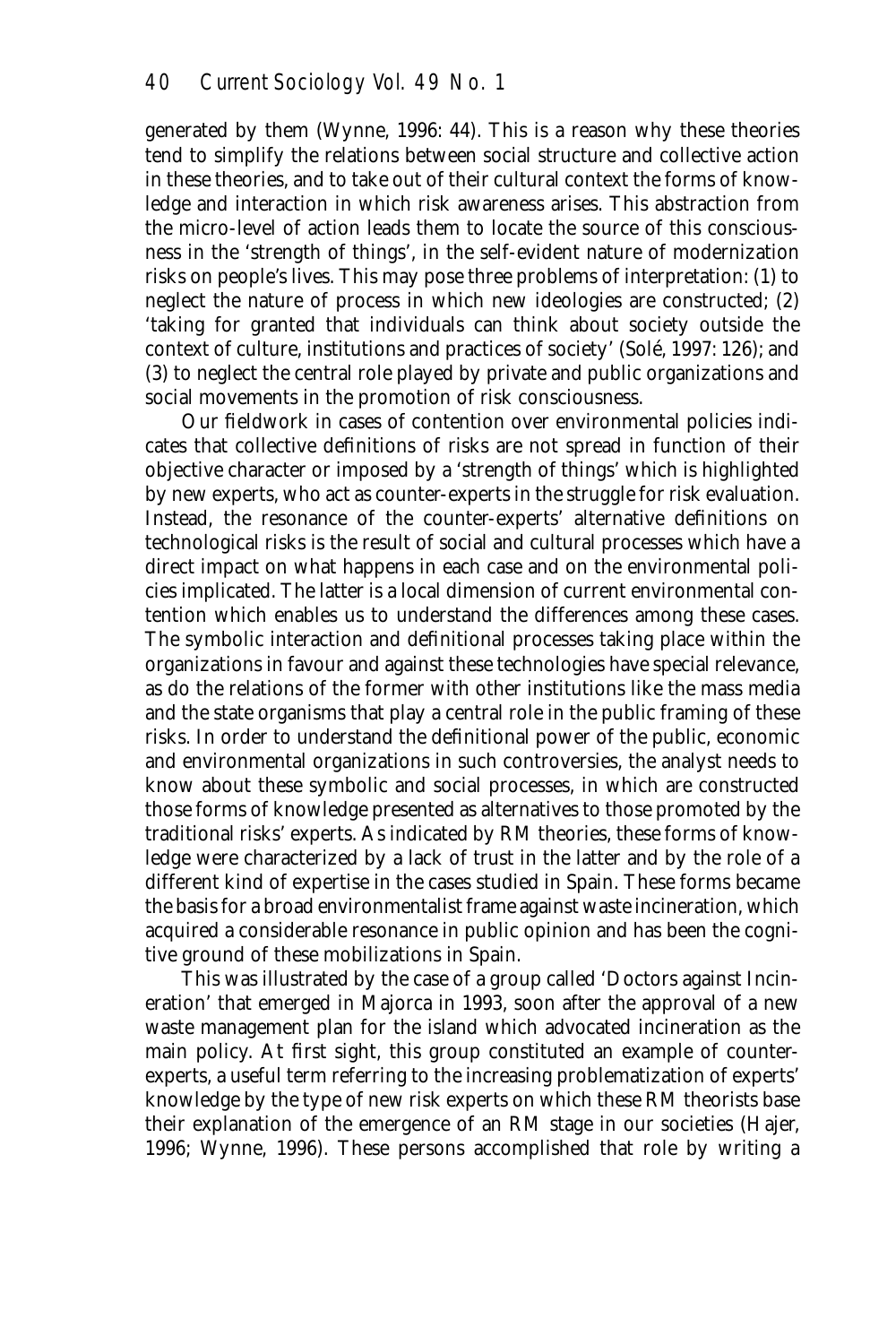widely diffused manifesto establishing a causal relation between waste incineration and the emergence of serious illnesses in the population. By doing this, the group became a central legitimating reference for other environmental groups that have been mobilizing against waste incineration in Spain over the last ten years. The relationship between the public identity of these counter-experts and the nature of this contention was crucial to the understanding of their definitional power and the role they played in and outside the island. The members of this group held a traditional kind of authority as experts, grounded on their capacity to apply science to the solving of problems of a kind that are directly related to this controversy: curing or preventing illness.

In reference to Giddens's (1994) argument on the erosion of scientific authority, doctors are an example of the type of authority on which the Saint-Simonian view of the new industrial order is grounded, in which no conflicts arise and which 'is structured as an orchestra or as a ship' (Bell, 1976). This metaphor refers to that vision of a future social order founded on the forms of legitimate power – obeying the doctor is a spontaneous act which does not imply coercion but the will to get well – which are grounded on 'objective knowledge' (Saint-Simon, 1975). The Saint-Simonian vision of such forms of legitimate authority attributes to them the label of 'technicians', namely to what Beck portrays as the traditional risk experts. The Majorca doctors were a group which was constituted by health professionals, who are not the usual experts in the evaluation of modernization risks, and who used informal procedures for the acquisition of knowledge about these waste treatment policies, which are very different from the ones followed by conventional risk experts. This is another reason why they are an example of counter-experts according to Beck's (1992) theory.

Therefore, at first sight, this case could be seen as documenting the aforementioned assumption of the leading role of new experts in current environmental mobilizations since these doctors became a legitimating reference for other mobilizations against incineration. However, this case may also stand in contrast with Giddens's (1994) argument about the end of the technocratic Saint-Simonian vision of the future society, which is one reason for Beck's emphasis of the role of counter-experts. The power of these doctors to define the risks of waste incineration came from their professional authority as doctors, and part of the strength of their definition of the effects of incinerators was due to their authority to make diagnoses about people's health. This is consistent with the vision of Saint-Simon as medicine is one of the earliest forms of objective knowledge which is applied to solving specific problems.

My point is that this contradiction is clarified if we focus our attention on the means (of action) through which the publics knew this diagnosis. The leaders of the group exercised their formal authority through two unusual procedures: (1) writing the aforementioned manifesto on the new waste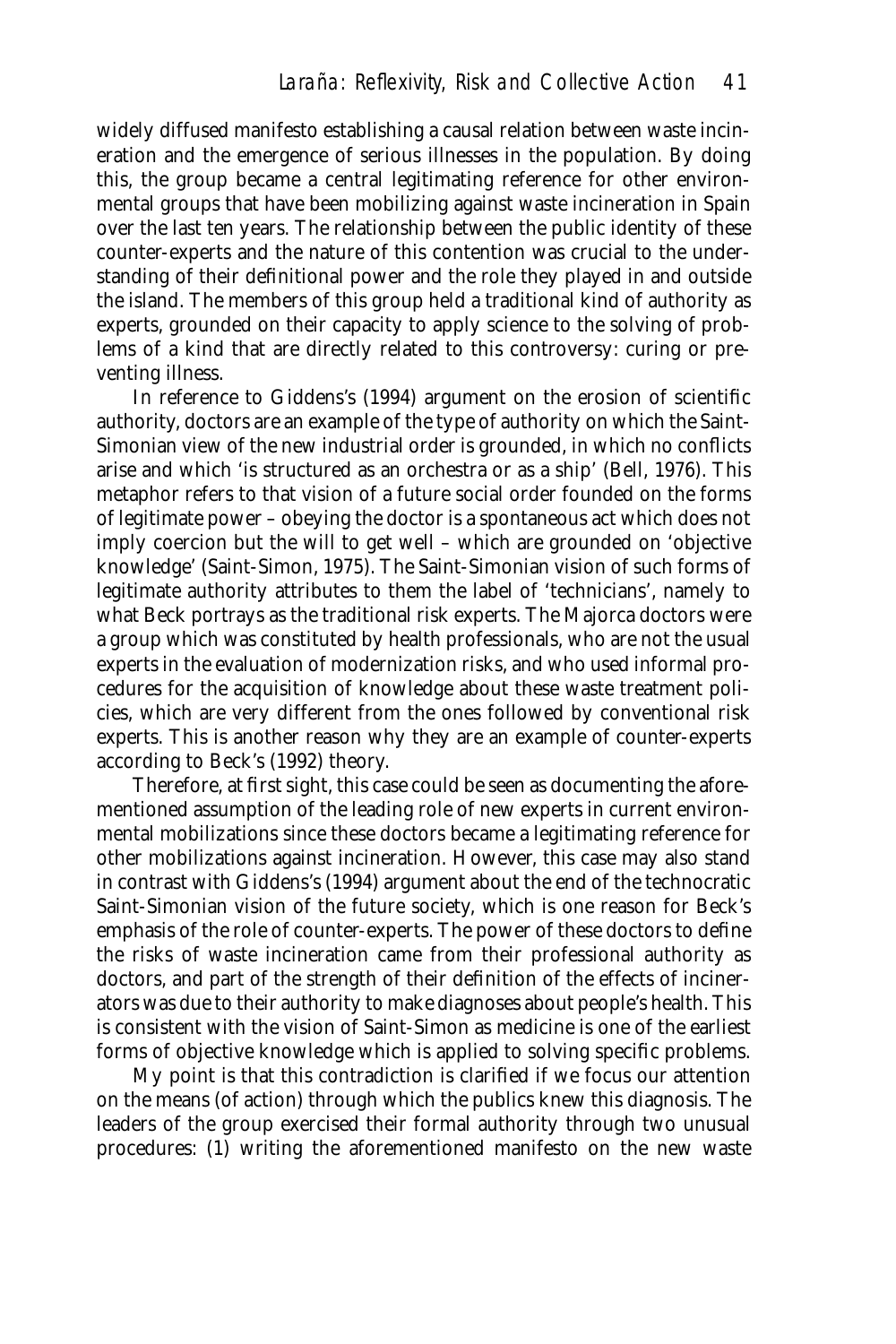management plan for these islands, a piece which was published in Majorca's newspapers and became widely diffused in the Balearic islands and among environmentalist groups in Spain; (2) collecting a large scientific database in favour of their diagnosis of incineration as dangerous for human health, which has been central in the opposition of environmental movements to waste incineration in other cases in Spain; and (3) diffusing this diagnosis through public forums and the media.13 Apart from identifying waste incineration as a cause of environmental problems as a consequence of the emission of dioxins, in the manifesto these effects were defined as a threat to people's lives. In asking other doctors to sign the document, the manifesto appealed to doctors' normative code and to their mission of saving lives, as well as to their professional responsibility. This principle of responsibility was illustrated by the personal commitment of its promoters, who headed the manifesto's signatures and spread it among their colleagues, and this seems to be a characteristic commitment of counter-experts.

However, the voice of these would have had no chance to resonate in public opinion if they had not been linked to environmentalist organizations such as the Platform Against the Incinerator, Greenpeace and Grupo Ornitológico Balear (GOB).14 These social movement organizations provided the channels through which their diagnosis could resonate in public opinion and recruit new adherents to the struggle against these technologies. My argument is that the aforementioned social movement organizations provided *agency* and were the ground for these doctors' definitional power on this issue, not the reflexive capacity of the Balearic citizens nor the authority and persuasion of new experts. This is how the diagnosis of these doctors became a diagnostic frame which had a strong influence on these and other mobilizations against incineration in Spain.

My point is that the reason why the traditional scientific authority of these doctors had an impact on public opinion did not only lie in their social position as doctors but in a different one, as *epistemological leaders* of the movement against incineration in Spain. The doctors' public identity was the result of their professional status, of a doctor's public image as an expert in saving lives and preventing illness, and of their participation in the mobilizations against the Majorca incinerator. Moreover, the doctors' public identity was coined by a small group of activist doctors who wrote the manifesto and who had personal biographies linked to environmentalist organizations in the past, such as Adenat, Greenpeace and the GOB. Their condition as epistemological leaders of these mobilizations was not merely the result of their links with the organizations which formed the Platform Against the Incinerator, but also of their experiences in long-standing activist cultures (McAdam, 1994). The latter provided the motivational frame for this group of activist doctors, which first resonated among the 260 health professionals who supported the manifesto and then among the citizens who mobilized against this incinerator.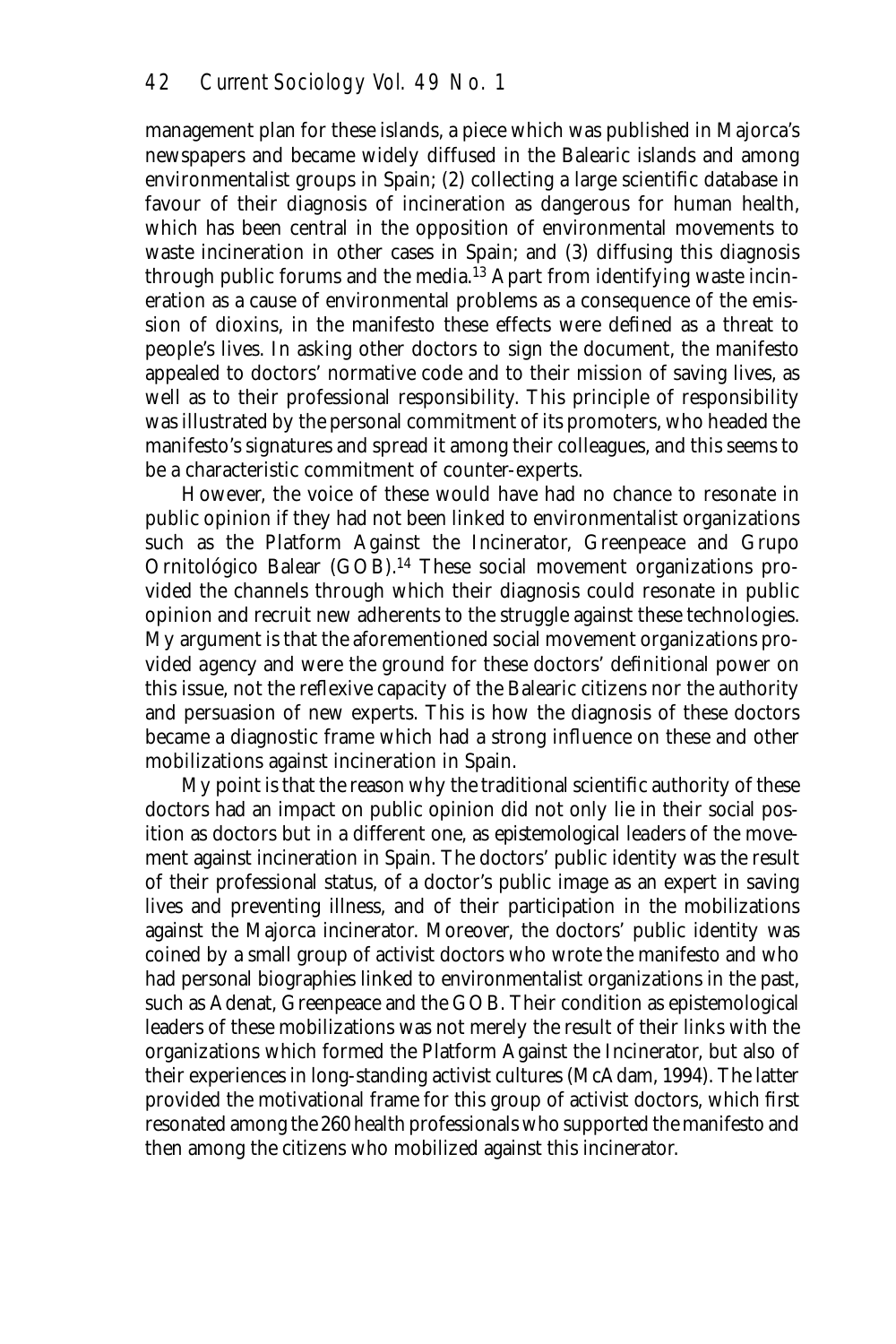A similar analysis applies to another case of contention over the same issue in Madrid, with which this article ends because both cases illustrate my proposal to use the term 'reflexivity' in a different sense to the one employed by the RM theories. In the decline of the persistent mobilizations led by the Platform Against the Madrid's incinerator during the 1990s, there were other factors of discontinuity which further document my previous analysis. I am referring to a judicial sentence from a court which rejected a legal action for the precautionary closure of the Madrid incinerator at the beginning of 1997, presented by the public prosecutor for the environment of Madrid. This sentence was based on technical reports establishing the innocuous character of the emissions of this incinerator. The experts who made these reports were designated by the court and this was the main reason for the decline of the mobilization actions against the Madrid waste incinerator, the lack of interest of the media and the dissolution of the Platform who had organized the former actions of 1993 and 1996. This fact also seems to stand in contrast with the mentiRM theory since it illustrates the power that traditional experts still enjoy.

This notwithstanding, there is a parallelism between this case and the one in Majorca, although they at opposite ends of the pole: respectively decline vs mobilization. Both cases show the importance of the definitions of risk formulated by professionals to whom authority on risk issues has been attributed but who act as counter-experts because they do not have the formal scientific qualifications of the usual risks experts. Those required to report on the Madrid incinerator did have these qualifications and belonged to the field of the natural sciences which has exercised the monopoly over risk evaluation, but the nature of the institution promoting their report and making it public played a central role in this controversy. This institution was a court of justice and this had a central impact on the frame alignment processes of this issue. This juridical character of the channel promoting a collective definition of a technology that was 'under the line of fire of public opinion' documents, albeit in an opposite sense, Beck's argument (1992).on the importance of the normative elements in the evaluation of modernization risks

A normative element was also present in the Majorca doctors' request to their colleagues to sign the manifesto on the new waste plan by invoking their mission of saving lives. In both cases, the expert condition was widened to include professionals in the fields of health and the law, who in the past had remained uninvolved in these controversies. In Madrid, the change in the disciplinary limits conventionally assigned to risk experts produced the opposite effects to the Majorca case. While this change is a central assumption of the RM theory, its implications for environmental conflicts were different, and this illustrates my claim for the need for a more detailed analysis of the framing processes which play a central role in cases of contention over risk issues, such as the ones we investigated.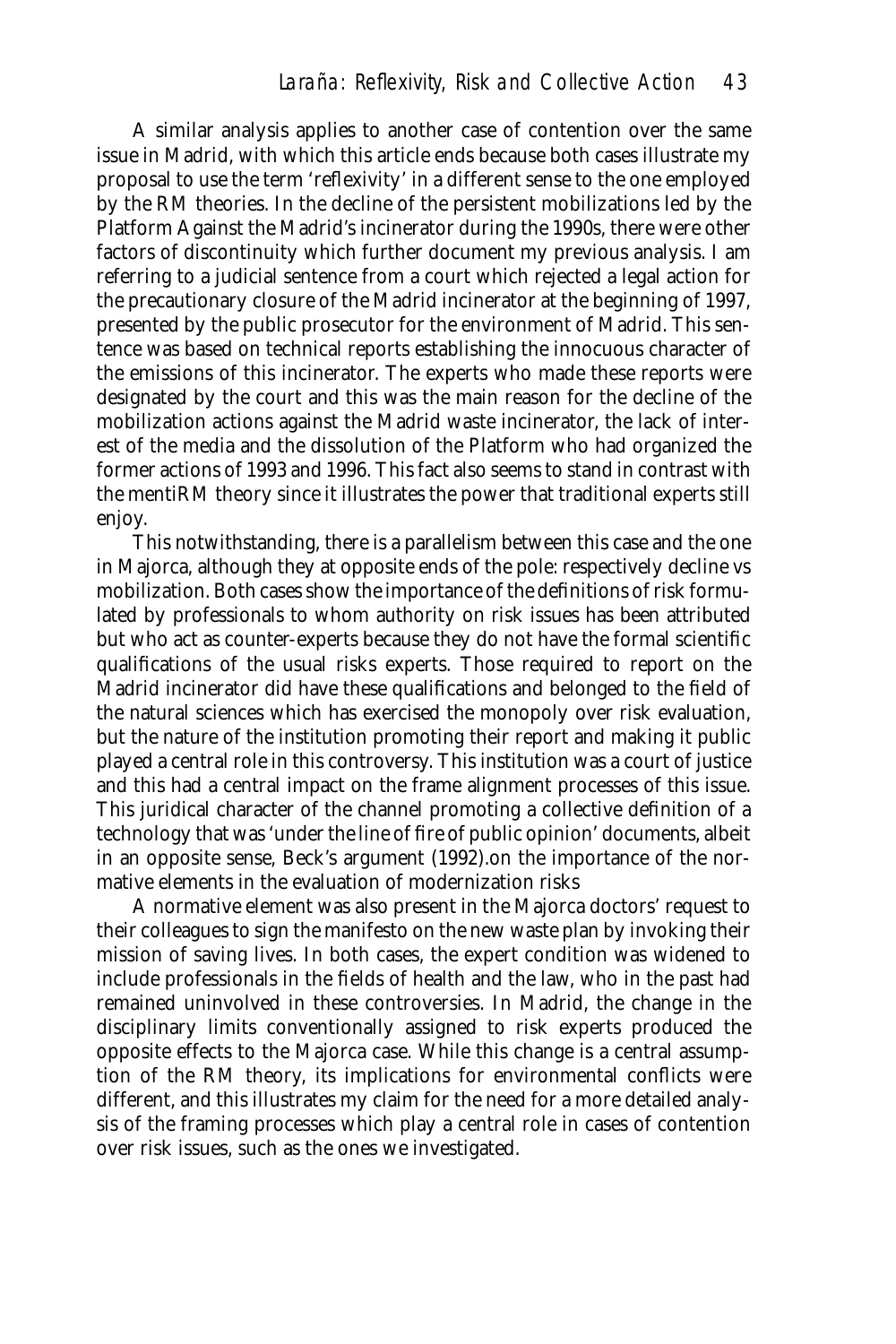#### **Notes**

The research was carried out in collaboration with a UK team under the direction of Chris Rootes, University of Kent at Canterbury (Contract ENV4-CT96-0239, Environment and Climate RTD programme (website: http://www.CORDIS.eu).

A draft of this article was presented at the Conference on Nature, Society and History, 30 September–2 October 1999. I am grateful to Aaron Cicourel for his guidance in theoretical and methodological issues through numerous exchanges we held since the beginning of this research, to Chris Rootes, Almut Beck and to the anonymous reviewer of this journal for their comments on different drafts of the article.

- 1 Beck claims that in an advanced modernization stage, the social production of wealth is systematically linked to the social production of new kinds of risks which are generated by techno-scientific development. From nuclear fission to the storing of nuclear waste, climate change and food contamination, these dangers constitute a self-destructive threat to the whole planet. These risks not only stem from the nuclear threat but also from the effects of chemicals contained in many goods we currently consume (Beck, 1992: 21).
- 2 The central problems now is not making nature useful for humankind, or emancipating humankind from the constructions of nature, but those generated by the techno-economic development.
- 3 This argument on the role of theory was exposed by Aaron Cicourel in a workshop on the research project held in Madrid in April 1999.
- 3 For Beck the current environmental crises affect the pillars of industrial society, from its stratification system to the very structure of the relations among the three main social realms (techno-economic, political and cultural).
- 4 He contends that these implications consist of questioning the western model of modernization, a process affecting not only the countries where it has developed but also the world as a whole.
- 5 Another reason for this is that

. . . local waste authorities, mindful of public anxieties about incinerators and sceptical about their economics, have until now been very reluctant to approve new incinerators with the result that, although many such proposals are in the planning pipeline, very few have actually been built. . . . Moreover, the planning process in England tends to shift the issues of contention away from risks associated with incinerator emissions and toward more mundane issues of land-use planning and traffic. (Rootes, 2000)

- 6 These are ash and slag that are not destroyed in the ovens and when filtered are kept from going in the air. In Majorca they are turned into cement used for road construction.
- 7 In our introductory chapter to a book on this subject, we reviewed the European and North American traditions in social movement scholarship and posed two central questions about what has been called *new social movements*:

. . . why they posed such a challenge to traditional theories and what was it about the traditional theories that proved to be inadequate? From the NSM [new social movement] approach, the answer to the first centered on the link between structural change characteristic of the post-industrial society and movements that emphasize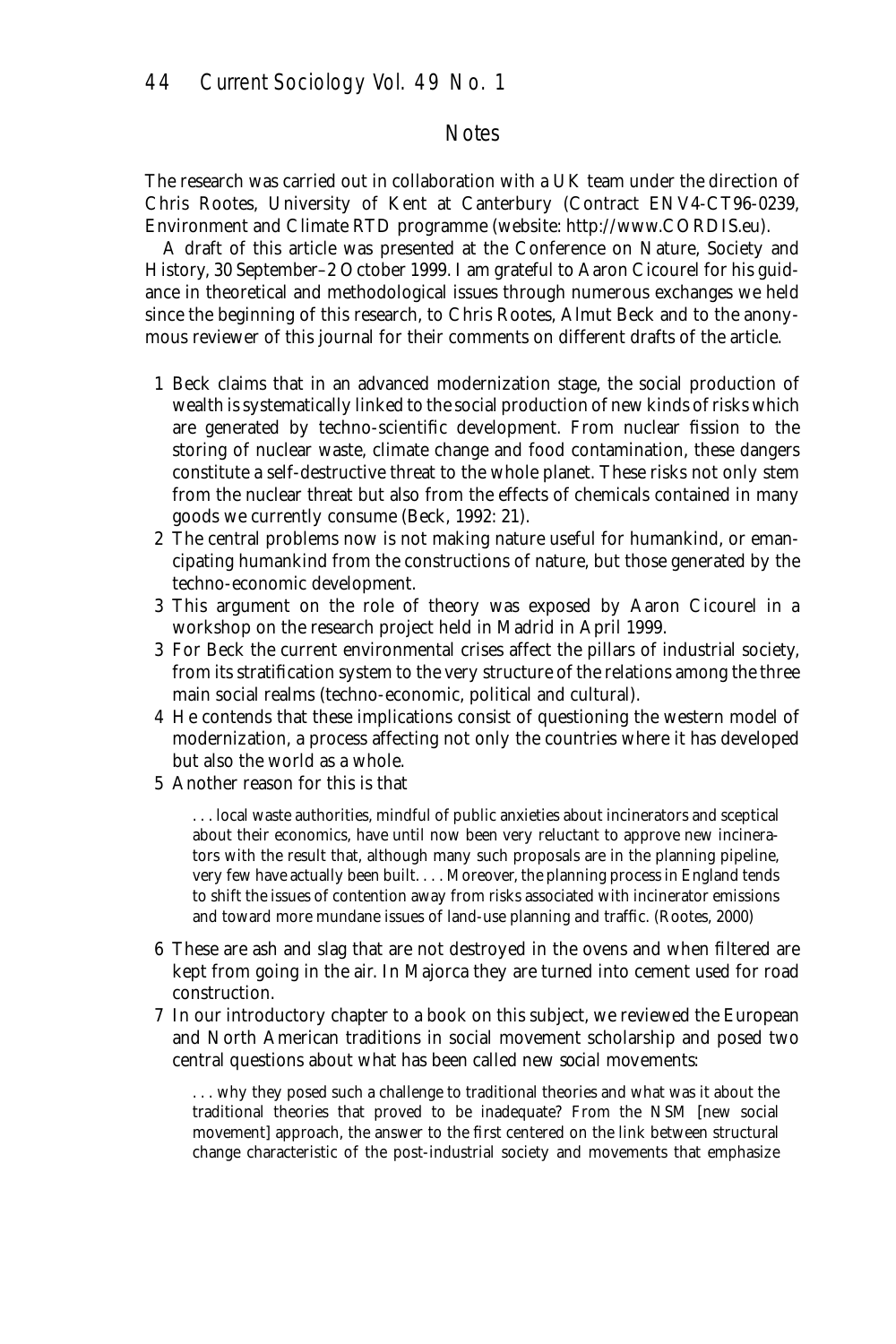identity in the context of a wide variety of grievances and forms of organization embedded in the every day life of participants. (Johnston et al., 1994: 3)

- 8 These politics are centred on issues of 'identity and choice, whose collective actors are not political parties, never operating in these new action fields, but rather environmental and feminist movements' (Johnston et al., 1994: 91).
- 9 This was suggested to me by Klaus Eder in a workshop we held in Madrid (April 1999) on the first results of this research.
- 10 By such dual focus, this investigation attempts to contribute to the analysis of the relations between structure and action, between the big processes of social change and the forms of collective action that emerge in the contexts in which collective definitions of risk issues emerge. Without this, we cannot understand the role played by the crises in continuities that have been shaping the economic and ecological transition of the past 200 years.
- 11 Since these organizations also got mobilized in order to frame as innocuous the effects of waste incineration.
- 12 The group members presented their diagnosis in a public debate held in the professional doctors' association of these islands and defended it in lectures and debates around the peninsula.
- 13 The two have been closely linked, some GOB. activists are also members of Greenpeace, and the present leader of Greenpeace is originally from Majorca.

## References

- ARON, Raymond (1976) *Las etapas del pensamiento sociológico*. Buenos Aires: Ediciones Siglo Veinte.
- BECK, Ulrich (1992) *Risk Society: Towards a New Modernity*. London: Sage.
- BECK, Ulrich (1993) *'*De la sociedad industrial a la sociedad del riesgo. Cuestiones de supervivencia', *Revista de Occidente* 150: 19–40.
- BECK, Ulrich (1995) *Ecological Politics in a Age of Risk.* Cambridge: Polity Press.
- BECK, Ulrich (1996) 'Risk Society and the Provident State', in S. Lash, B. Szerszynski and B. Wynne (eds) *Risk, Environment and Modernity: Towards a New Ecology*. London: Sage.
- BECK, Ulrich, GIDDENS, Anthony and LASH, Scott (1997) *Modernización reflexiva. Política, tradición y estética en el orden social moderno*. Madrid: Alianza Editorial.
- BELL, Daniel (1976) *La llegada de la sociedad postindustrial*. Madrid: Alianza Editorial.
- BELL, Daniel (1977) *Las contradicciones culturales del capitalismo*. Madrid: Alianza Universidad.
- BELL, Daniel (1980) *The Winding Passage*. ???, MA: ABT Books.
- BLUMER, H. (1990) *Industrialization as an Agent of Social Change*. New York: Aldine de Gruyter.
- CICOUREL, Aaron (1964) *Method and Measurement in Sociology.* London: The Free Press.
- CICOUREL, Aaron (1973) *Cognitive Sociology*. London: Penguin.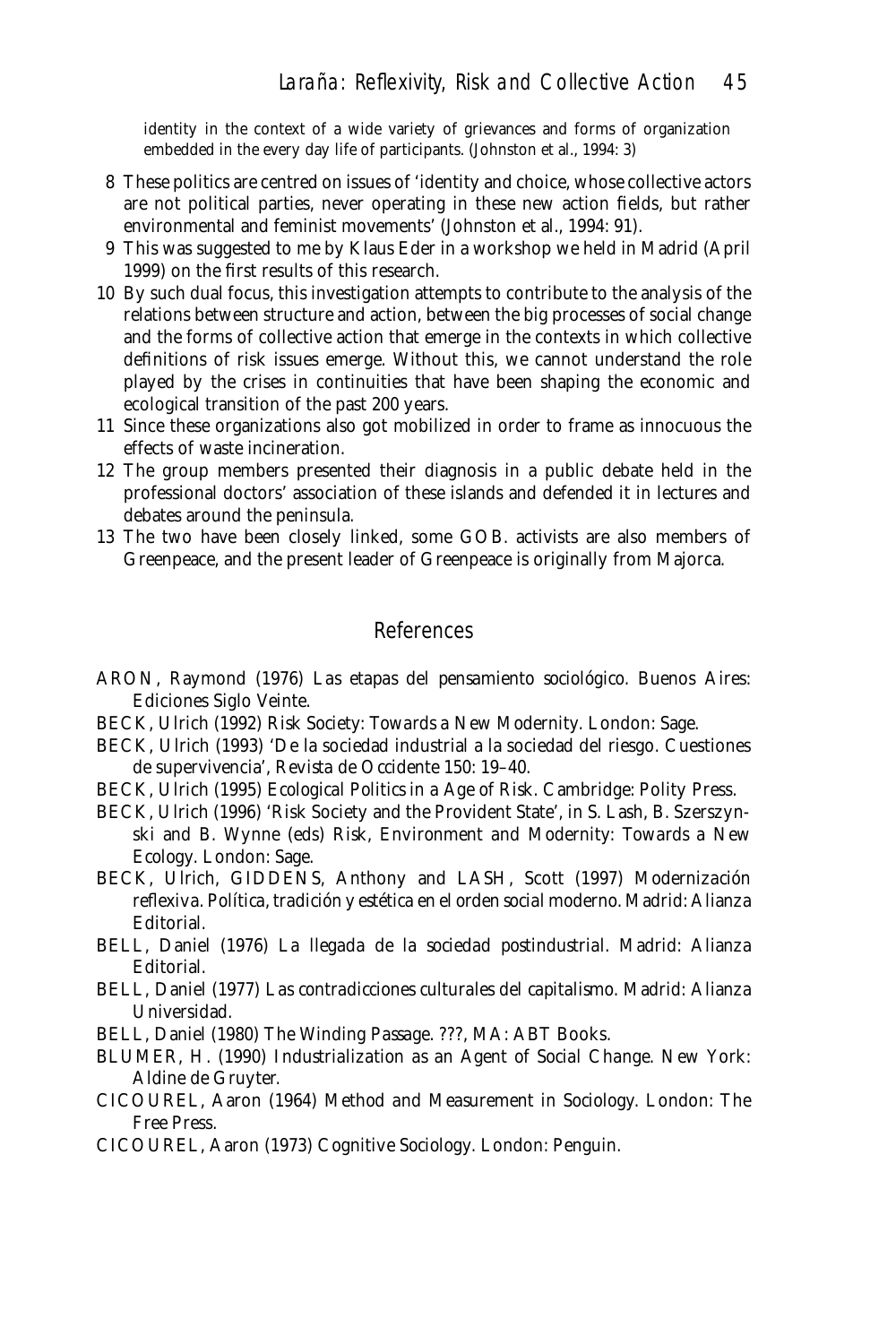COMTE, Augusto (1980) *Discurso sobre el espíritu positivo*. Buenos Aires: Aguilar.

- DAHRENDORF, Ralph (1959) *Class and Class Conflict in Industrial Society*. Stanford, CA: Stanford University Press.
- DAHRENDORF, Ralph (1990) *El conflicto social moderno.* Madrid: Mondadori.
- EDER, Klaus (1996) *The Social Construction of Nature: A Sociology of Ecological Enlightenment*. London: Sage.
- EYERMAN, Ron and YAMISON, Andrew (1989) *'*Environmental Knowledge as an Organizational Weapon: The Case of Greenpeace*'*, *Social Science Information* 28(1): 99–119.
- FLACKS, Richard (1994) 'The Party is Over ¿Qué hacer ante la crisis de los partidos políticos?', in E. Laraña, H. Johnston and J. Gusfield (eds) *New Social Movements: From Ideology to Identity*. Philadelphia, PA: Temple University Press.
- FREUDENBURG, William (1997) 'Contamination, Corruption and the Social Order: An Overview', *Current Sociology* 45(3): 19–39.
- GIDDENS, Anthony (1979) *La estructura de las clases sociales avanzadas*. Madrid: Alianza Editorial.
- GIDDENS, Anthony (1990) *The Consequences of Modernity*. London: Polity Press. (Spanish edn, Madrid: Alianza Universidad, 1994.)
- GIDDENS, Anthony (1994) *Beyond Left and Right: The Future of Radical Politics*. Cambridge: Polity Press. (Spanish edn: Cátedra, 1996.)
- GINER, S., LAMO DE ESPINOSA, E. and TORRES, C. (1998) 'Reflexividad', in *Diccionario de Sociología*. Madrid: Alianza Editorial.
- GOFFMAN, Erving. (1986) *Frame Analysis.* Boston, MA: Northeastern University Press.
- GUSFIELD, Joseph (1994) 'The Reflexivity of Social Movement: Collective Behavior and Mass Society Revisited', in Enrique Laraña, Hank Johnston and Joseph Gusfield (eds.) *New Social Movements: From Ideology to Identity*, pp. 58–78. Philadelphia, PA: Temple University Press.
- HAJER, Marteen (1996) 'Ecological Modernisation as Cultural Politics', in S. Lash, B. Szerszynski and B Wynne (eds) *Risk, Environment and Modernity: Towards a New Ecology*. London: Sage.
- HUNT, Scott, BENFORD, Robert and SNOW, David (1994) *'*Identity Fields: Framing Processes and the Social Construction of Movement Identities*'*, in Enrique Laraña, Hank Johnston and Joseph Gusfield (eds) *New Social Movements: From Ideology to Identity*, pp. 185–208. Philadelphia, PA: Temple University Press.
- IBAÑEZ, Jesús (1979) *Más allá de la sociología*. Madrid: Siglo XXI.
- IBAÑEZ, Jesús (1985) *Del algoritmo al sujeto*. Madrid: Siglo XXI.
- IBAÑEZ, Jesús (1991) *El regreso del sujeto.* Madrid: Siglo XXI.
- JOHNSTON, Hank (1991) *Tales of Nationalism: Catalonia, 1939–1979.* New Brunswick, NJ: Rutgers University Press.
- JOHNSTON, Hank, LARAÑA, Enrique and GUSFIELD, Joseph (1994) *'*Identities, Grievances and Ideologies of Everyday Life*'*, in Enrique Laraña, Hank Johnston and Joseph Gusfield (eds) *New Social Movements: From Ideology to Identity*, pp. 3–35. Philadelphia, PA: Temple University Press.
- KLANDERMANS, Bert (1994) 'La construcción social de la protesta y la multiplicidad de los espacios organizativos', in Enrique Laraña y Joseph Gusfield (eds)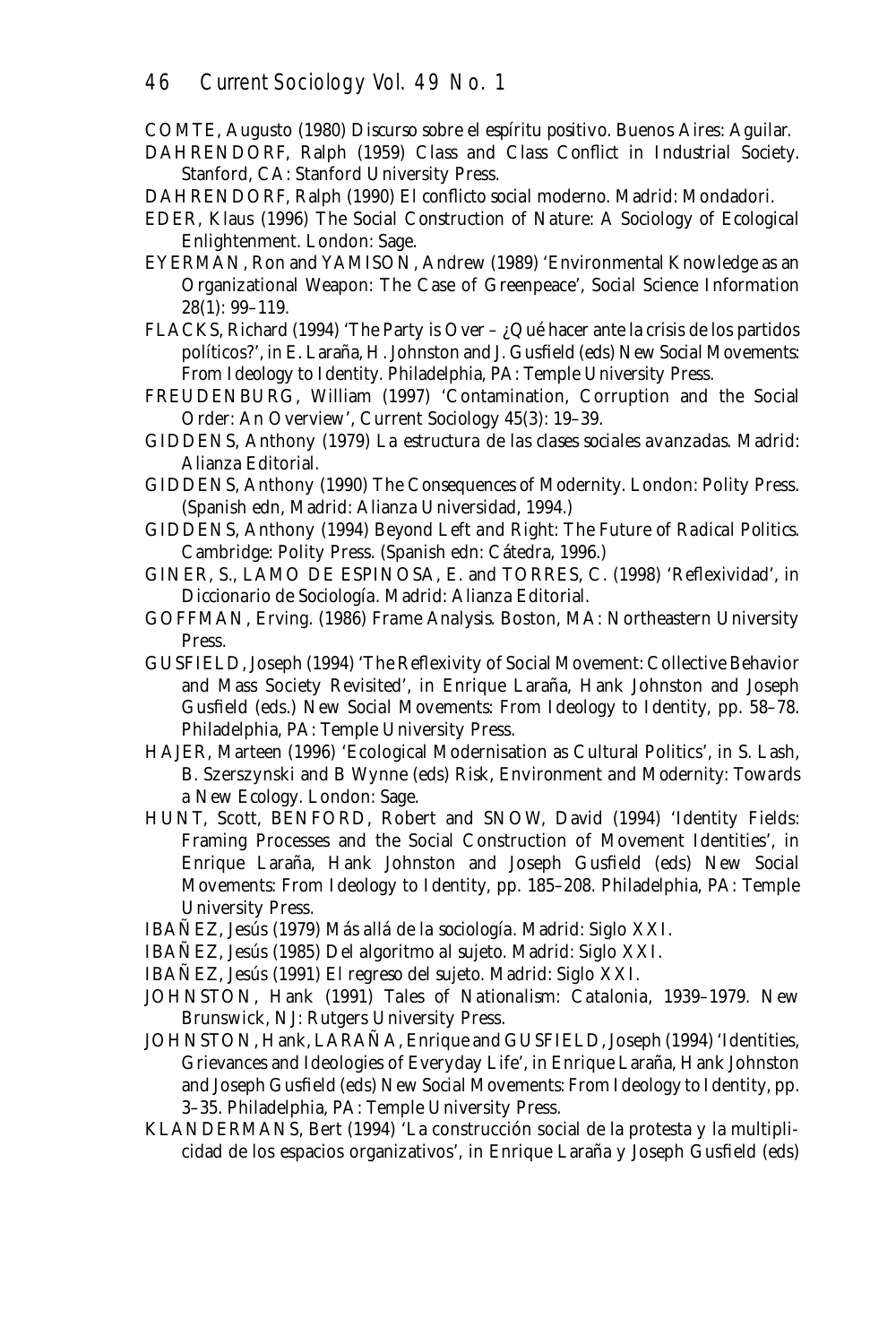*Los nuevos movimientos sociales. De la ideología a la identidad*, pp. 183–220. Madrid: Centro de Investigaciones Sociológicas.

- KROLL-SMITH, Steve, COUCH. Stephen and MARSHALL. Brent (1997) 'Sociology, Extreme Environments and Social Change', *Current Sociology* 45(3): 1–18.
- LARAÑA, Enrique (1994) 'Continuity and Unity in the New Forms of Collective Action. A Comparative Analysis of Student Movements', in Enrique Laraña, Hank Johnston and Joseph Gusfield (eds) *New Social Movements: From Ideology to Identity*, pp. 209–33. Philadelphia, PA: Temple University Press.
- LARAÑA, Enrique (1998) 'Teoría y método en la obra de Jesús Ibañez', *Reflexividad y sujeto*, *homenaje a Jeús Ibáñez*. Santander: Servicio de publicaciones de la Universidad de Cantabria.
- LARAÑA, Enrique (1999) *La construcción de los movimientos sociales.* Madrid: Alianza Editorial.
- LASH, Scott and URRY, John (1994) *Economies of Signs and Space.* London: Sage.
- LASH, Scott, SZERSZYNSKI, Bronislaw and WYNNE, Brian (eds) (1996) *Risk, Environment and Modernity: Towards a New Ecology.* London: Sage.
- LUHMANN, Niklas (1993) *Risk: A Sociological Theory*. Berlin: Walter de Gruyter.
- McADAM, Doug (1994) 'Culture and Social Movements', in Enrique Laraña, Hank Johnston and Joseph Gusfield (eds) *New Social Movements: From Ideology to Identity*, pp. 36–57. Philadelphia, PA: Temple University Press.
- McCARTHY, John and ZALD, Mayer (1987) *Social Movements in an Organizational Society*. London: Transaction.
- MELUCCI, Alberto (1989) *Nomads of the Present*. Philadelphia, PA: Temple University Press.
- MELUCCI, Alberto (1994) 'A Strange Kind of Newness: What's "New" in New Social Movements?', in Enrique Laraña, Hank Johnston and Joseph Gusfield (eds) *From Ideology to Identity in New Social Movements*, pp. 101–32. Philadelphia, PA: Temple University Press.
- MELUCCI, Alberto (1996) *Challenging Codes: Collective Action in the Information Age.* Cambridge: Cambridge University Press.
- PRADES, José (1999) 'Global Environmental Change and Contemporary Society: Classical Sociological Analysis Revisited', *International Sociology* 14(1): 7–33.
- ROOTES, C. (2000) 'Collective Mobilisations in England', in E. Laraña (ed.) 'Policy Making and Environmental Movements: A Comparative Research on Waste Management in the United Kingdom and Spain', pp. 80–104. Final Report to the Research Directorate of the European Commisssion, unpublished.
- SAINT-SIMON, Henry (1975) *El sistema industrial*. Madrid: Ediciones de la Revista de Trabajo.
- SNOW, David and BENFORD, Robert (1988) 'Ideology, Frame Resonance and Participant Mobilization*'*, in B. Klandermans, H. Kriesi and S. Tarrow (eds) *International Social Movement Research*, Vol. 1. Greenwich, CT: JAI Press.
- SNOW, David and BENFORD, Robert (1992) *'*Master Frames and Cycles of Protest*'*, in Aldon Morris and Carol Mueller (eds) *The Frontiers in Social Movement Theory*, pp. 133–55. London: Yale University Press.
- SNOW, David, BURKE, Rochford, WORDEN, Steven and BENFORD, Robert (1986) 'Frame Alignment Process, Micromobilization and Movement Participation'*, American Sociological Review* 5: 464–81.